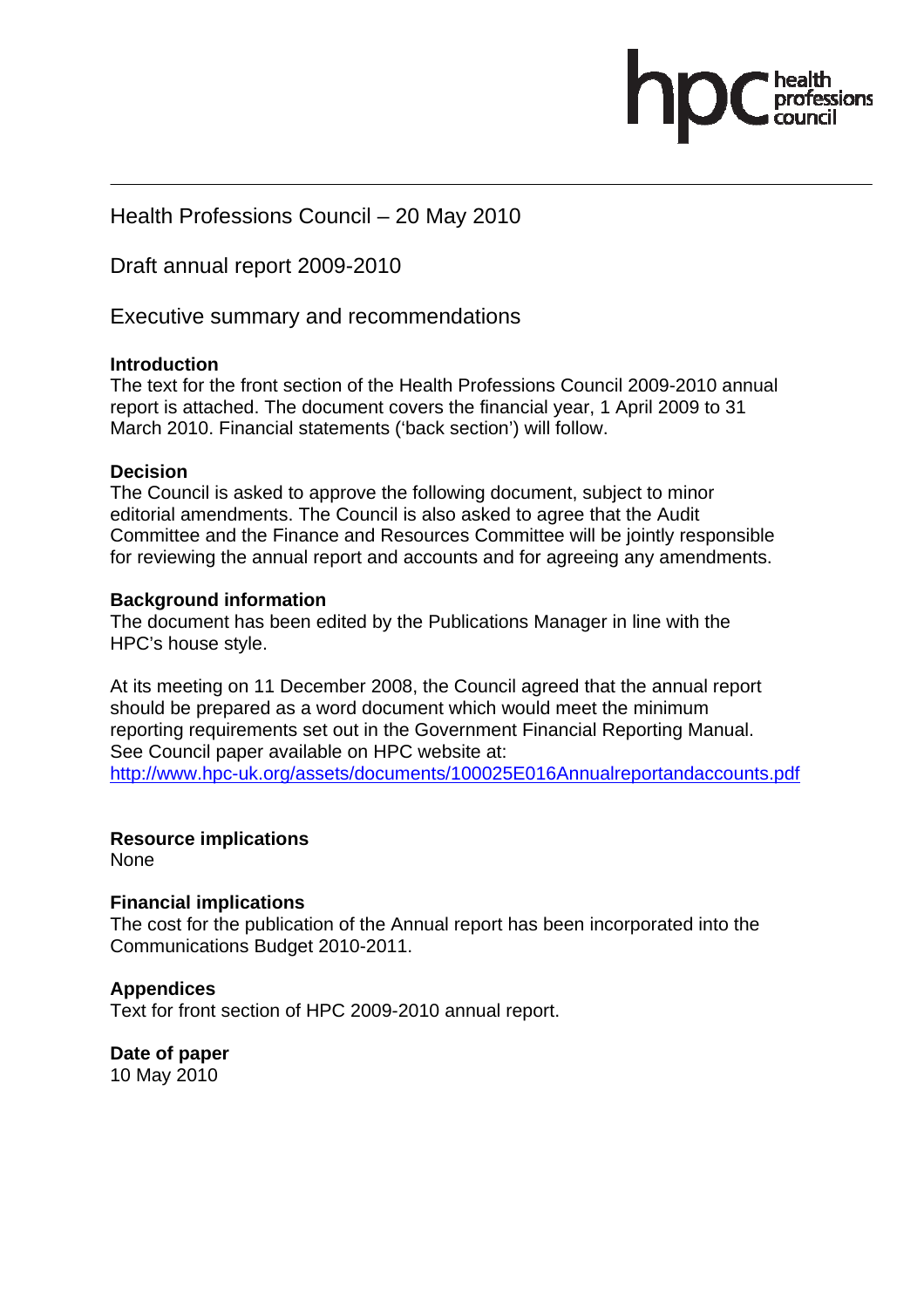

# 1 April 2009 to 31 March 2010

 Health Professions Council Annual report and accounts 2009–10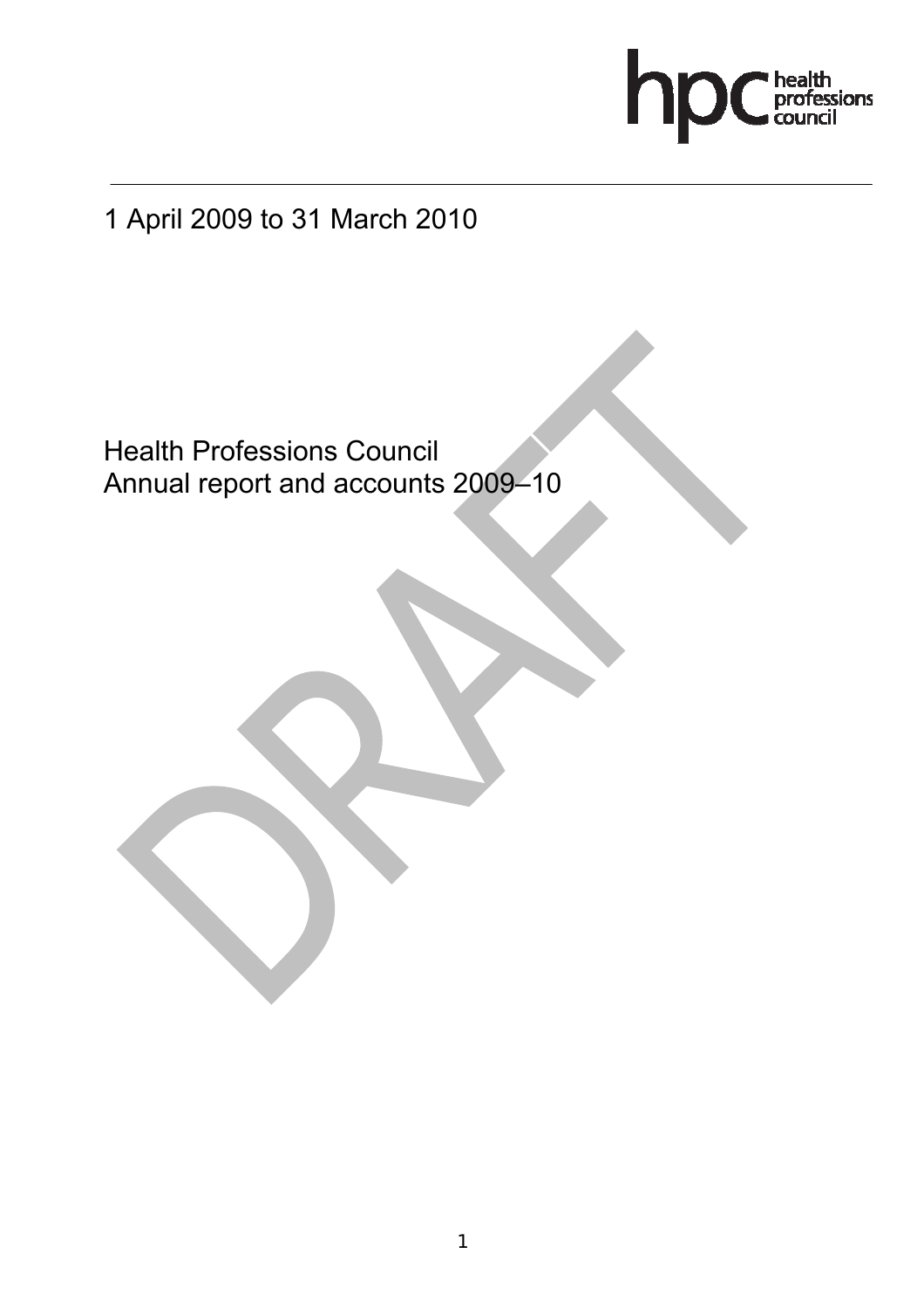# **Contents**

Foreword from the Chair **X** Introduction from the Chief Executive **X**

The Health Professions Council **X**

Legislative and regulatory background to the Health Professions Council **X** Health Professions Council objectives **X** Corporate governance arrangements and organisational structure **X**

Composition of the Council **X** Members during the year **X** Registrant members **X**  Alternate members **X**  Lay members **X**  Method of appointment or election of Council members **X**  Committee membership **X** 

Council member biographies and non-Council Committee member biographies **X**  Council member biographies **X**  Non-Council Committee member biographies **X** 

Council meeting attendance **X** 

Committee meeting attendance **X** 

Corporate, social and environmental responsibility **X** 

Equality and diversity **X** 

[remainder of content page to follow from back section of report]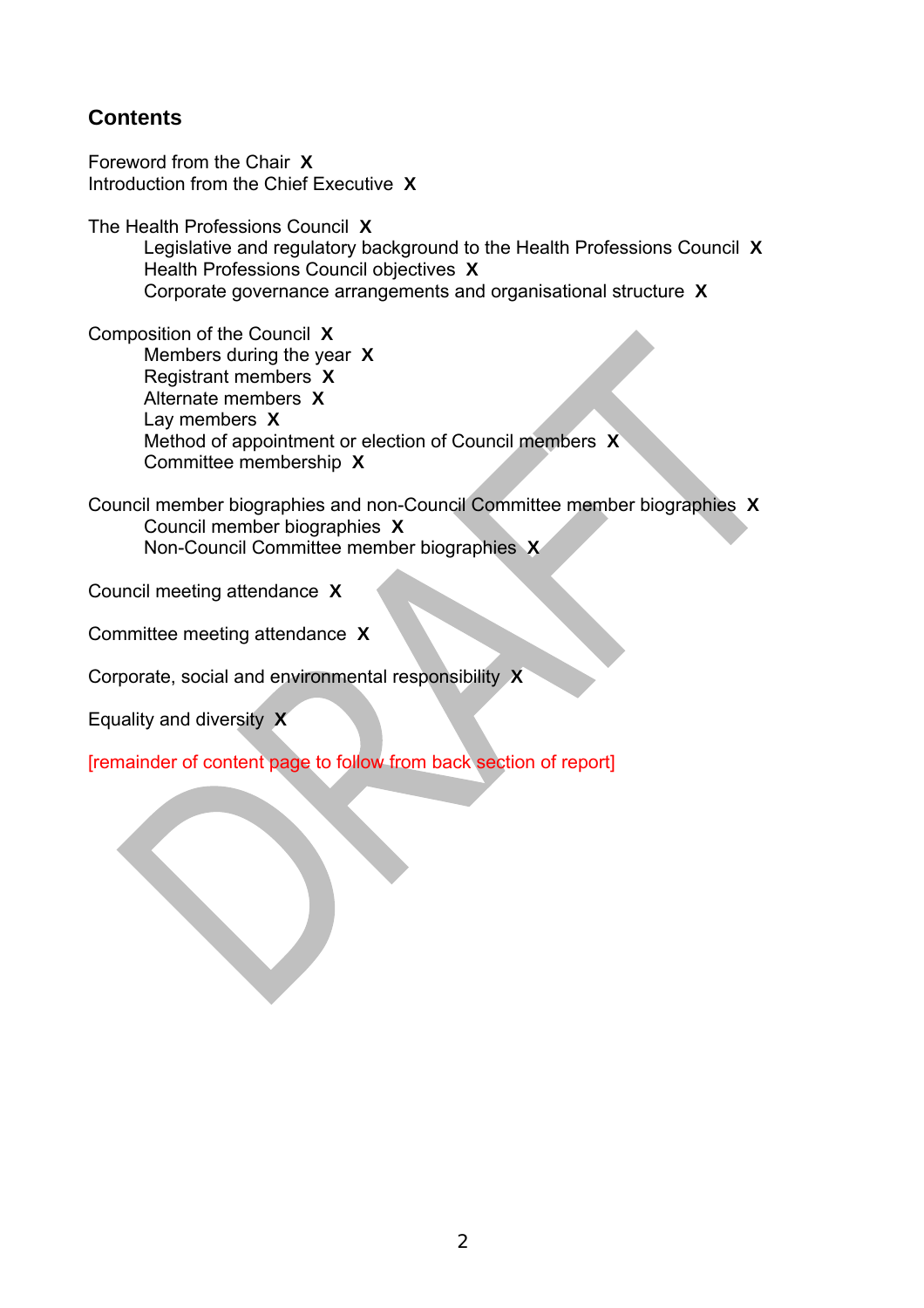### **Foreword from the Chair**

It is my pleasure to present the 2009–10 annual report to you. The past year has been another busy and productive one. In July we saw the fruition of a number of years of preparation when over 15,000 practitioner psychologists joined the Register. The year ended with confirmation that the Hearing Aid Council would be abolished in 2010 and their register of private sector hearing aid dispensers transferred to the HPC, a move warmly welcomed by both the industry and consumer groups alike.

Over the course the year we implemented government-led reforms to make the Council smaller and more strategic. Council members have now all been appointed against competencies through the public appointments process, ensuring that we have the breadth of skills and experience that we need to work effectively. Our smaller Council has undoubtedly created opportunities for greater participation and more in-depth debate.

Another key area of work this year has been the analysis of our audits of registrants' continuing professional development (CPD) activity. In March 2010 we published our first continuing professional development annual report, which showed that 77 per cent of registrants involved had successfully completed their profiles. We have designed a process that aims to guide and support registrants to meet our requirements and I am very pleased that the outcomes of the first four audits have shown that the majority of registrants are participating in the audits and successfully meeting our CPD standards.

The professions we regulate have always been committed to developing and scrutinising the evidence that supports their practice in diverse ways. This reflective process is crucial to the decisions that individual practitioners make on a daily basis. It is right that the HPC also works to build the evidence base of what it does and this has been a particular focus in the past year. For example, we commissioned research looking at the expectations and experience of members of the public who make complaints about our registrants, the outcomes of which have proved invaluable to our ongoing aim to improve our fitness to practise process. Similarly, we have embarked on a programme of research on revalidation, which we believe will add new knowledge and understanding to the field. These and other initiatives are ultimately aimed at increasing our understanding of the effectiveness of regulation itself and will guide us towards further improvements in public protection.

Muir Gray, a key figure in the promotion of evidence-based care, observed as long ago as 1999 that the future of health care would "need to respond to the requirements of postmodern society, namely: concern about values as well as evidence". It is my strong belief that the Health Professions Council has demonstrated that crucial combination in its efforts to promote safety and quality. This ongoing commitment will ensure we continue to perform at the forefront of professional regulation in the future. Thanks to you all for your contribution over the past year.

# **Anna van der Gaag**

**Chair**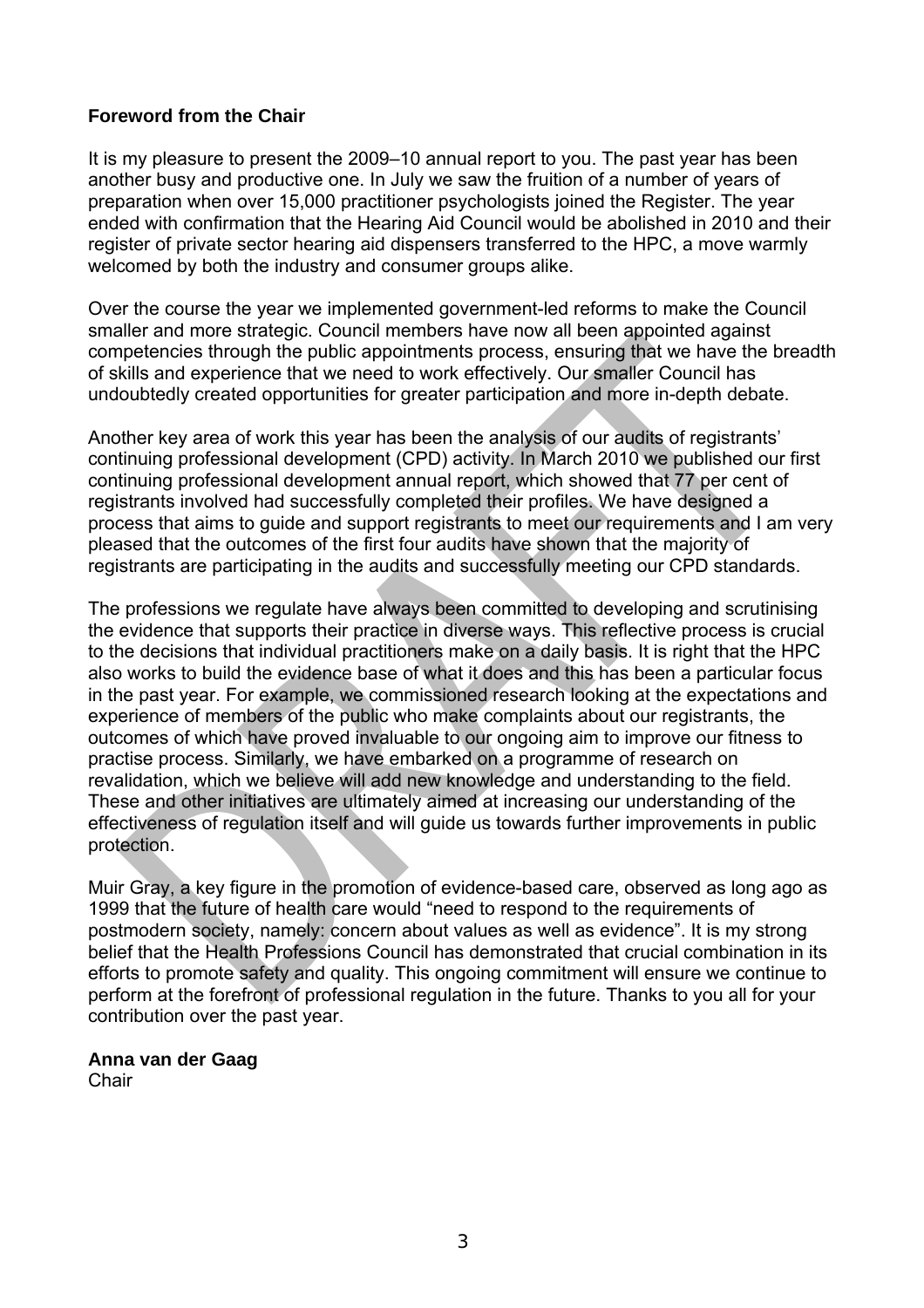### **Introduction from the Chief Executive**

This has been yet another year of growth, development and improvement at the Health Professions Council.

Last year the Register grew to more than 205,000 registrants by year end. In July we welcomed more than 15,000 practitioner psychologists onto the Register. The regulation of this group has increased still further the diversity of the HPC Register and our registrants now work in an increasingly wide range of settings including health and social care, education, prisons and commerce, performing a wide variety of different tasks. The regulation of practitioner psychologists and the regulation of hearing aid dispensers from 1 April 2010 would not have been possible without good partnership working with the British Psychological Society, the Association of Educational Psychologists and the Hearing Aid Council and I would like to thank them for all their hard work. In the coming years the Register may grow still further with the potential regulation of psychotherapists and counsellors and further groups of healthcare scientists. I am confident that the HPC remains well-placed to deliver cost effective, multi-professional regulation in order to protect members of the public.

Each of the professions renews its registration in two-yearly cycles and in late 2009–10 we introduced the facility for registrants to renew their registration online. This has been the result of feedback from stakeholders and many hours of hard work to ensure the system works and can accommodate the large numbers of registrants renewing their registration every year. The system allows registrants to renew their registration quickly and simply, reducing the risk of errors and postal delays. It also means that we can continue to provide high levels of customer service as the Register grows in size.

The work of our Education and Fitness to Practise Departments continues to grow apace. We now approve 585 programmes, delivered by 125 institutions. Over the last year, we considered 772 allegations and concluded 255 Conduct and Competence and Health Committee hearings. This is an increase from 483 allegations and 175 concluded hearings last year. Although an important way in which we can protect the public, our fitness to practise cases still only involve a very small minority of practitioners and just 0.38 per cent of registrants were subject to a complaint last year.

I am very pleased with our work and progress in the past year. I would like to thank our Council members, employees, partners and our many stakeholders for the hard work, support and input which makes this organisation a success.

#### **Marc Seale**

Chief Executive and Registrar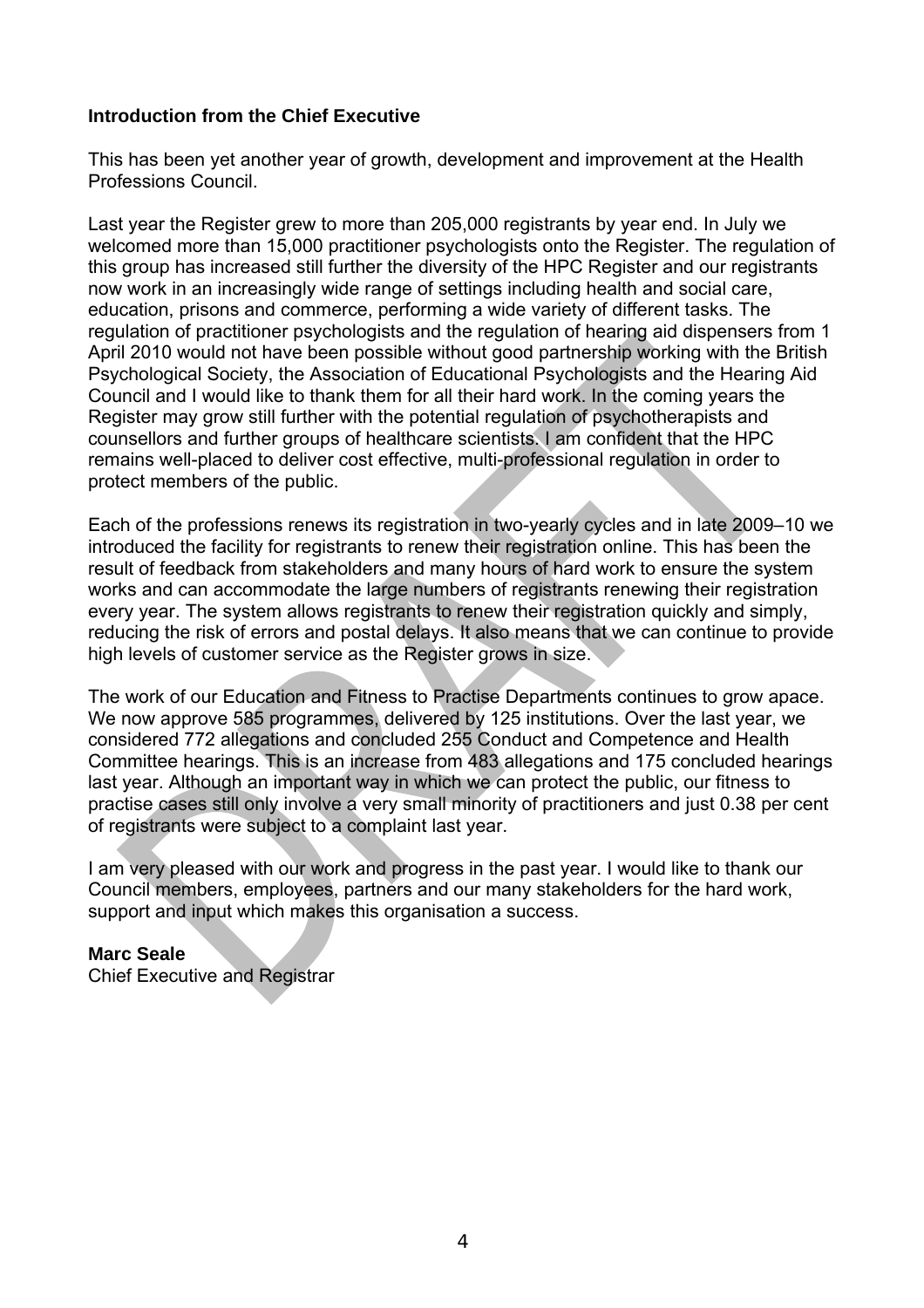# **The Health Professions Council**

The Council submits its seventh annual report together with the audited financial statements for the year ended 31 March 2010.

#### **Legislative and regulatory background to the Council**

The Health Professions Council (HPC), a 'Body Corporate', was set up on 1 April 2002 by the Health Professions Order 2001. The HPC replaced the Council for Professions Supplementary to Medicine, which was disbanded at that time. The Council is one of nine UK statutory regulators for healthcare professionals. The Council currently regulates approximately 205,000 individuals. These are known as registrants and are members of the 14 professions regulated by the HPC. The number of registrants changes on a daily basis. The Council is an independent organisation. It is self-funding. It is a public body but it is not part of the Department of Health or the NHS. Virtually all its financial costs are funded by fees from registrants. The fees are set out in the Health Professions Council (Registrations and Fees) Rules 2003. Any fee increase is subject to a consultation and must be approved by the Privy Council. In May 2005 HPC purchased a subsidiary, 22–26 Stannary Street Limited, to acquire the adjoining land and buildings of 22–26 Stannary Street. This subsidiary is expected to be wound up by the end of the 2009–10 financial year.

#### **Council functions and objectives**

The main functions of the HPC are to establish standards of education and training, conduct and performance for members of the relevant professions and to ensure the maintenance of those standards. In performing those functions, the principal objective of the HPC, as set out in the Health Professions Order 2001, is "to safeguard the health and well-being of persons using or needing the services of registrants".

# **Corporate governance arrangements and organisational structure**

In accordance with the governance arrangements set out in the Health Professions Order 2001, the Council has four statutory committees. These are the:

- Conduct and Competence Committee;
- Education and Training Committee;
- Health Committee; and
- Investigating Committee.

The Council has also established four non-statutory committees. These are the:

- Audit Committee;
- Communications Committee;
- Finance and Resources Committee (which also meets as the Remuneration Committee); and
- Fitness to Practise Committee.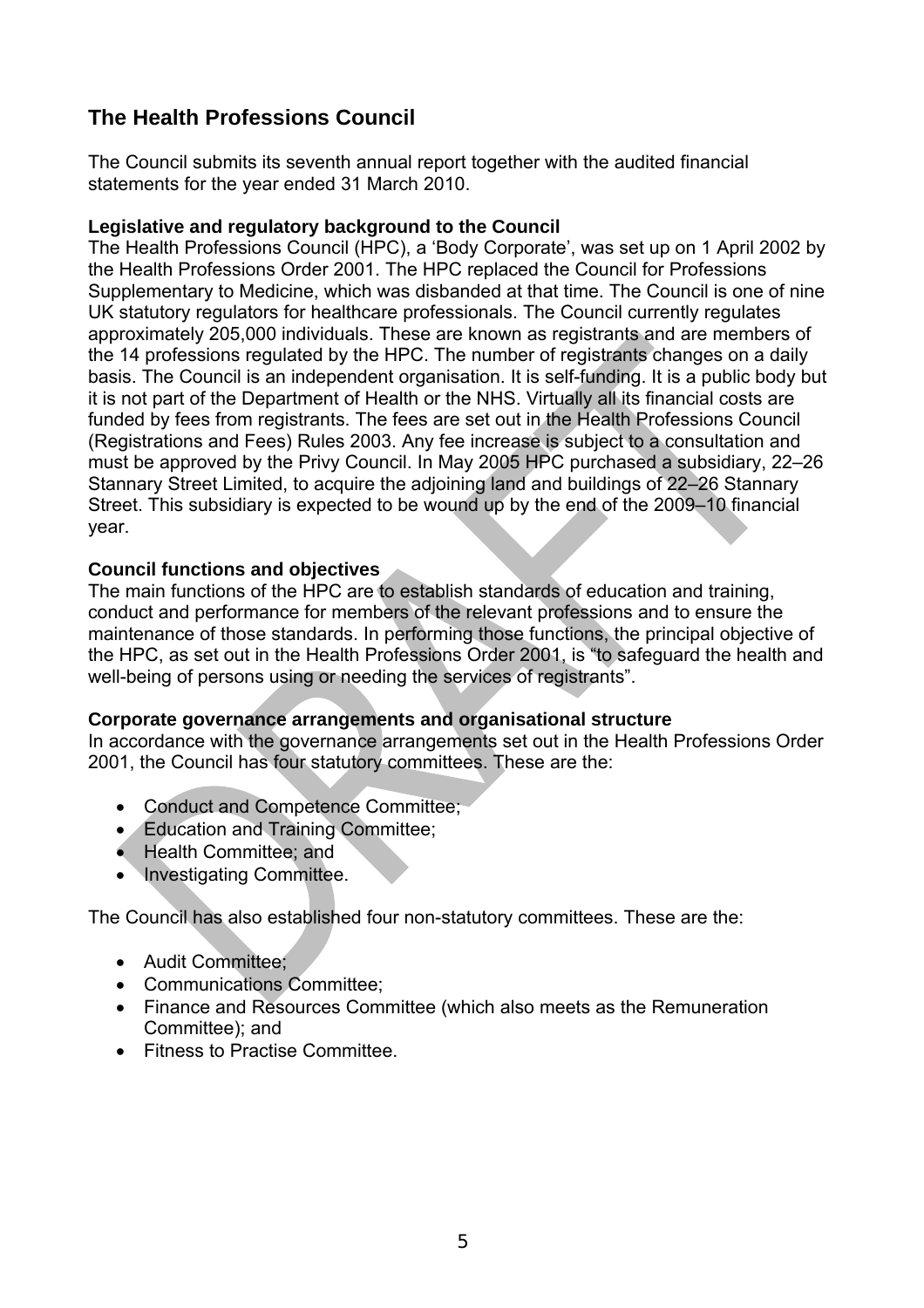# **Composition of the Council**

#### **Members during the year**

All Council members served throughout the year except as shown below:

Anna van der Gaag – President until 30 June 2009, Chair from 1 July 2009

#### **Registrant members**

Patricia Blackburn (alternate member until 30 June 2009) Karen Bryan (until 30 June 2009) Malcolm Cross (from 1 July 2009) Helen Davis (until 30 June 2009) John Donaghy Morag MacKellar William Munro (until 30 June 2009) Penny Renwick (from 1 July 2009) Pam Sabine (until 30 June 2009) Jeff Seneviratne (until 30 June 2009) Graham Smith (until 30 June 2009) Eileen Thornton (alternate member until 30 June 2009) Annie Turner Diane Waller Neil Willis Stephen Wordsworth (until 30 June 2009)

### **Alternate members**

Ozan Altay Patricia Blackburn Daisy Haggerty Carol Lloyd Alan Mount Jacqueline Pearce Gill Pearson Doug Proctor Jacqueline Sheridon Eileen Thornton Mark Woolcock

The requirement for alternate members of Council was removed with effect from 1 July 2009 by the Health Care and Associated Professions (Miscellaneous Amendments and Practitioner Psychologists) Order 2009.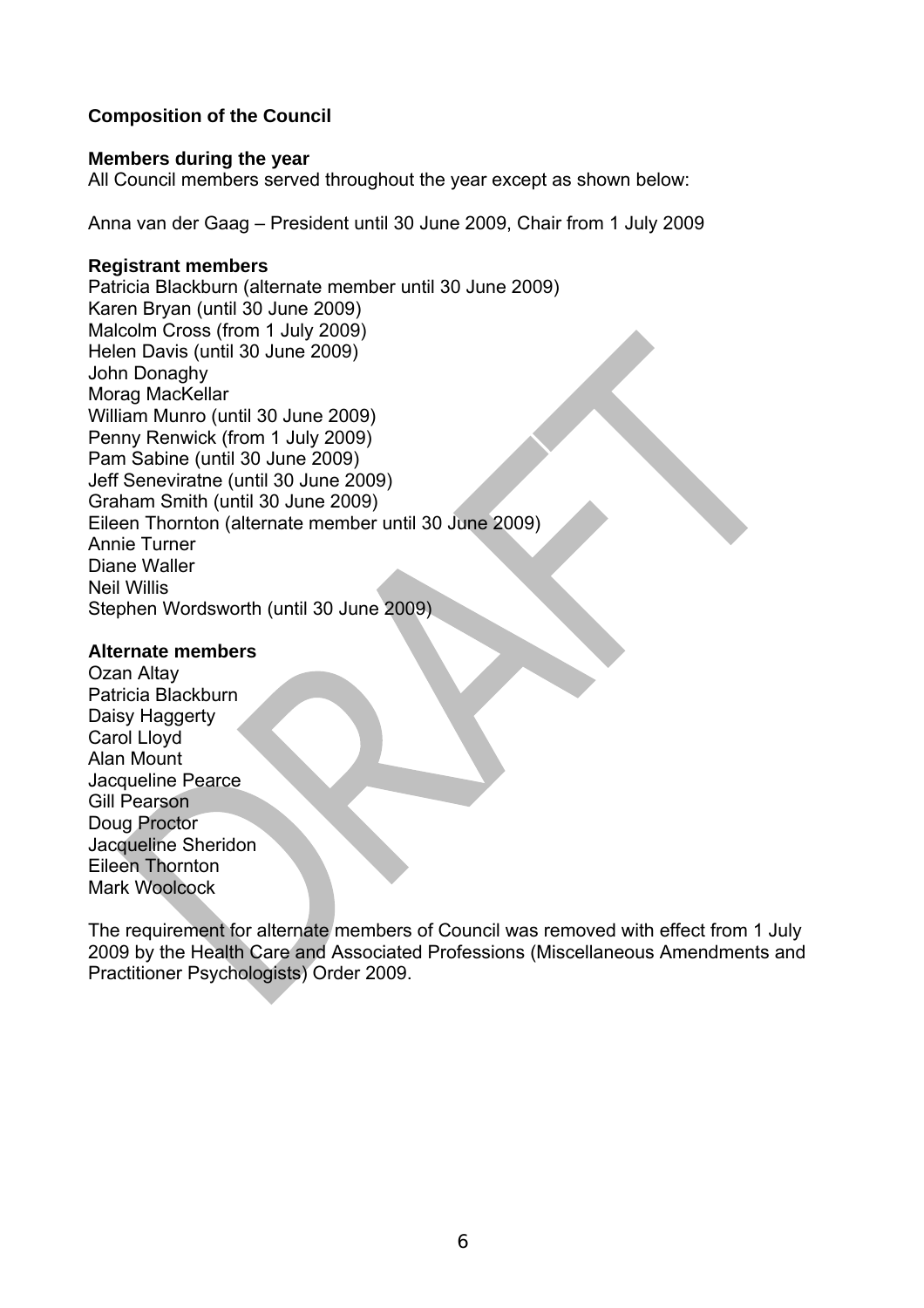#### **Lay members**

Paul Acres (until 30 June 2009) Mary Clark-Glass Robert Clegg (until 30 June 2009) Sheila Drayton Julia Drown (from 1 July 2009) Christine Farrell (until 30 June 2009) John Harper Richard Kennett (from 1 July 2009) Jeff Lucas Arun Midha (from 1 July 2009) Keith Ross Deep Sagar (from 1 July 2009) Barbara Stuart (until 30 June 2009) Joy Tweed (from 1 July 2009)

#### **Non-Council Committee members**

The Health Professions Council Order 2001 enables non-Council members to be appointed to any committee of the HPC. The Council has appointed the following non-Council members to the Education and Training Committee.

Jo-anne Carlyle Helen Davis Stephen Hutchins Stuart Mackay Gillian Pearson Jeff Seneviratne Robert Smith Jois Stansfield Stephen Wordsworth

A Register of Interests in respect of all members is maintained. The register is published on the HPC website.

The Chief Executive and Registrar is Marc Seale.

#### **Method of appointment or election of Council members**

The full membership of the Council is 20 members: ten registrant members and ten lay members. The Chair is appointed from among those members and may be either a registrant or a lay member. There are currently no vacancies on the Council. The registrant and lay members are appointed by the Appointments Commission. There must be at least one lay member and one registrant member from each home country of the United Kingdom.

#### **Committee Membership**

As set down in the Health Professions Order 2001, all committees are chaired by Council members. The majority of committee members are also Council members. However, the Council has appointed non-Council committee members to bring additional professional skills and expertise to committee decision-making. These members were appointed in accordance with the principles set out by the Office of the Commissioner for Public Appointments.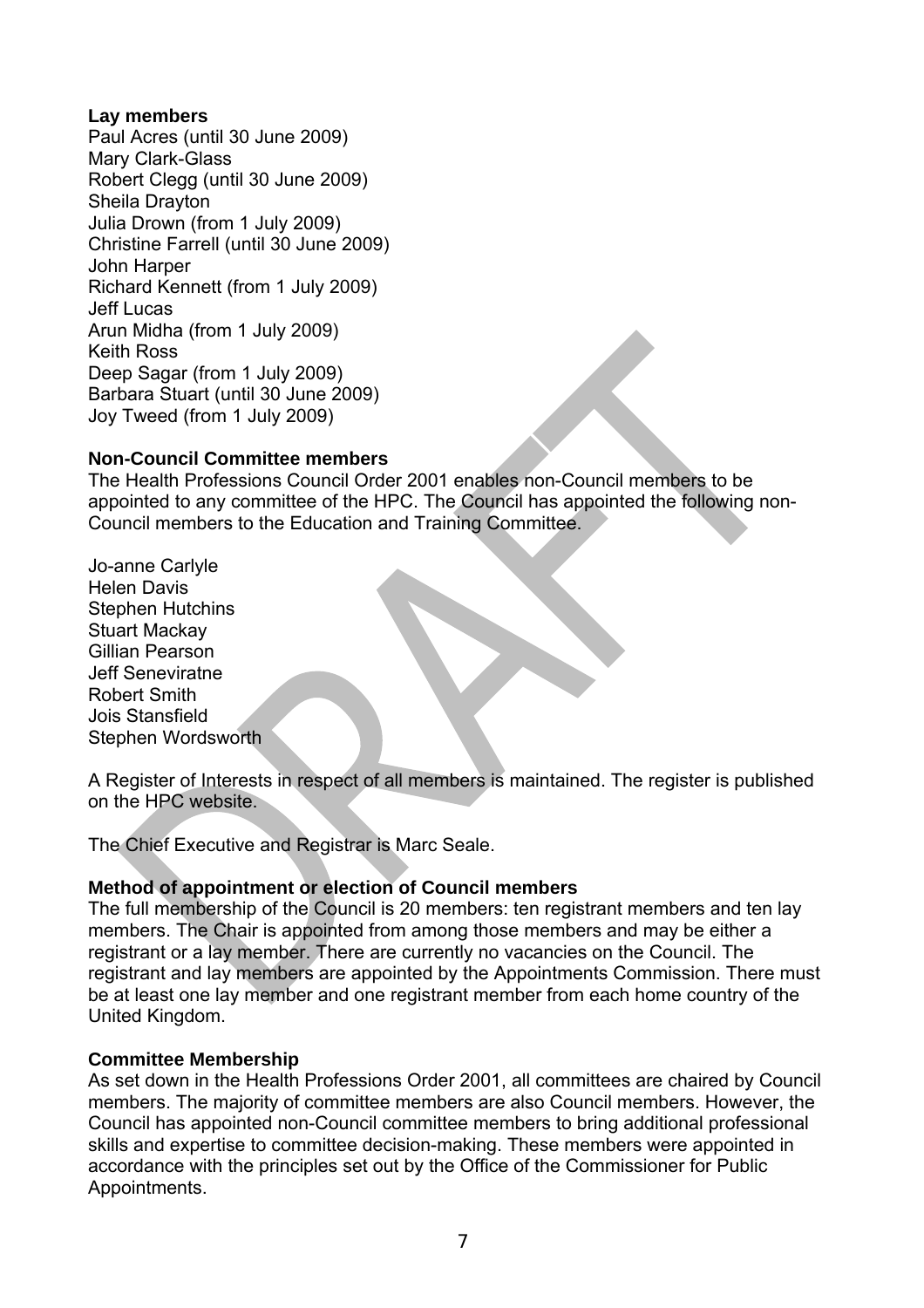The Council has a number of executive departments operating under the leadership of the Chief Executive. These departments are:

- Communications;
- Education;
- Finance;
- Fitness to Practise;
- Human Resources;
- Information Technology;
- Operations;
- Policy and Standards;
- Registration; and
- Secretariat.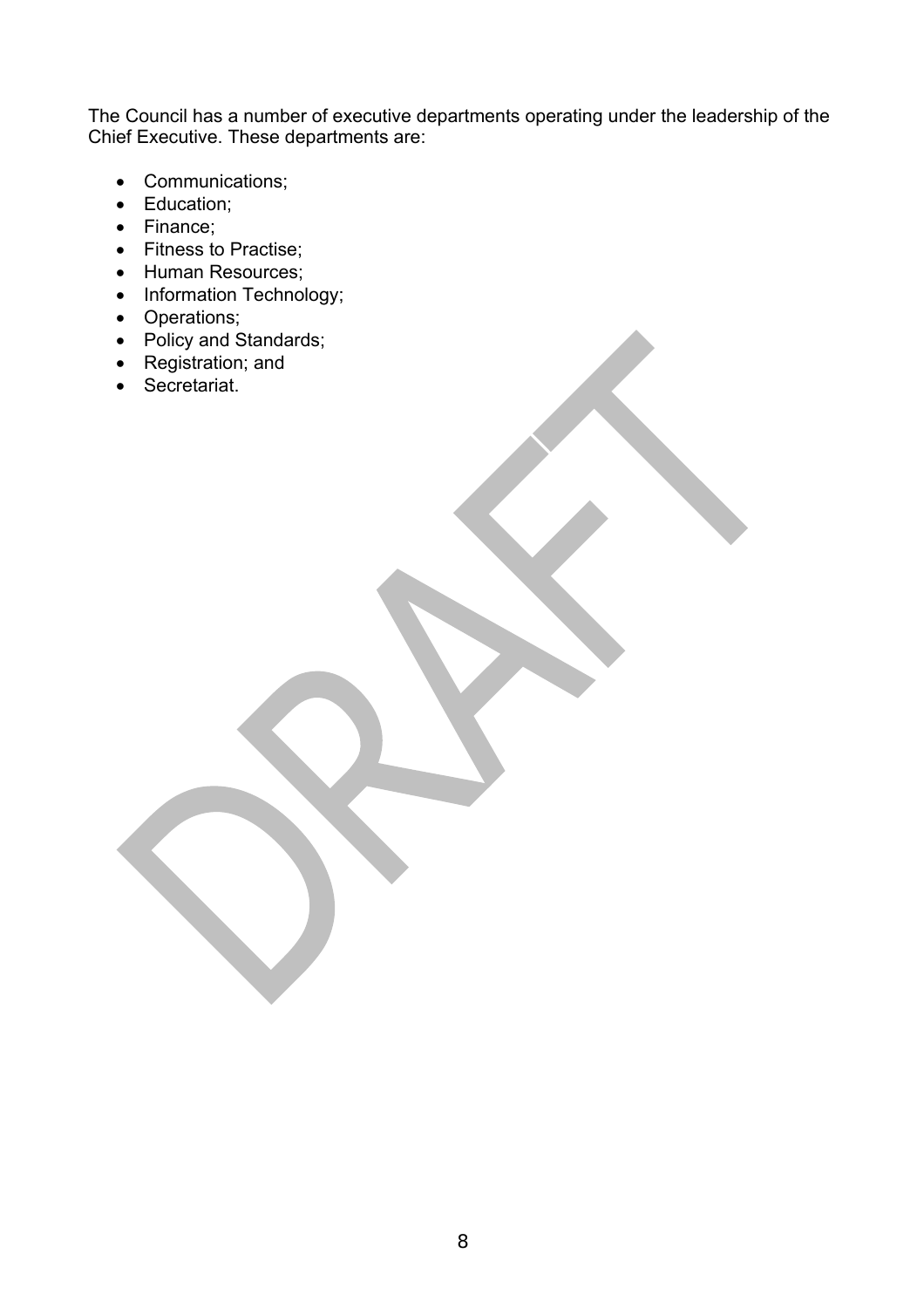# **Council member and non-Council Committee member biographies**

#### **Council member biographies**

#### **Patricia Blackburn**

Patricia Blackburn is a Commissioner for the Allied Health Professions with the Public Health Agency in Northern Ireland and has been in this role since being appointed in 2004. She is currently on secondment to the Department of Health, Social Services and Public Safety, as the Lead Allied Health Professions Officer for Northern Ireland. She previously worked as the Orthoptic Services Manager for the Down Lisburn Trust.

Patricia held the Chair of the newly formed Irish Branch of the British and Irish Orthoptic Society until 2007 and is Chair of the Central Advisory Committee for the Allied Health Professions to the Department of Health, Social Services and Public Safety in Northern Ireland. Patricia has previously carried out voluntary work for Soroptimist International of Belfast and was Chair of the Management Committee of East Belfast Homestart. Patricia is married and has four children.

#### **Mary Clark-Glass**

Mary Clark-Glass was formerly a lecturer in law and broadcaster in Belfast and has been involved in equality / human rights issues since the 1970s. She was Head of the Equal Opportunities Commission for Northern Ireland (1984–92), a Human Rights Commissioner (1984–90), a member of the probation board for Northern Ireland and she also served as a Commissioner on the Commission for Racial Equality for Northern Ireland. Mary is currently a General Medical Council associate and a member of the General Dental Council's Fitness to Practice Committee. Mary is a founder member of Northern Ireland's Women's Rights Movement and worked in a voluntary capacity over many years with Victim Support.

#### **Malcolm Cross**

Malcolm Cross is the Dean of Students in the Department of Psychology at City University, London. He was elected Chair Elect of the Division of Counselling Psychology in 2006 and took up the role of Chair of the Division in 2007 through 2009. He is currently a member of the Training Committee in Counselling Psychology and panel member for the British Psychological Society's Investigatory Committee and has worked as an HPC partner.

Malcolm combines a busy teaching schedule with pastoral work and research and writing activities. As well as researching the areas of learning and teaching, Malcolm is pioneering research into clients' negative experiences of counselling and psychotherapy and recently produced and presented a DVD on the subject entitled When Therapy Hurts – Negative Experiences of Counselling.

#### **John Donaghy**

John Donaghy is Principal Lecturer and Professional Lead in Paramedic Science, School of Health and Emergency Professions, University of Hertfordshire. Within this role John is responsible for overseeing the delivery of the paramedic programmes, in addition to advising the Head of School on new developments within pre-hospital health care. John's current academic and training role follows over thirty years' service in the London Ambulance Service, finishing as an IHCD Training Officer; he was one of the first graduate paramedics and is now undertaking a professional Doctorate in Education at the University of Hertfordshire. In addition, in his spare time John is a crew member for the Royal National Lifeboat Institution (RNLI) lifeboats, stationed at Tower on the River Thames.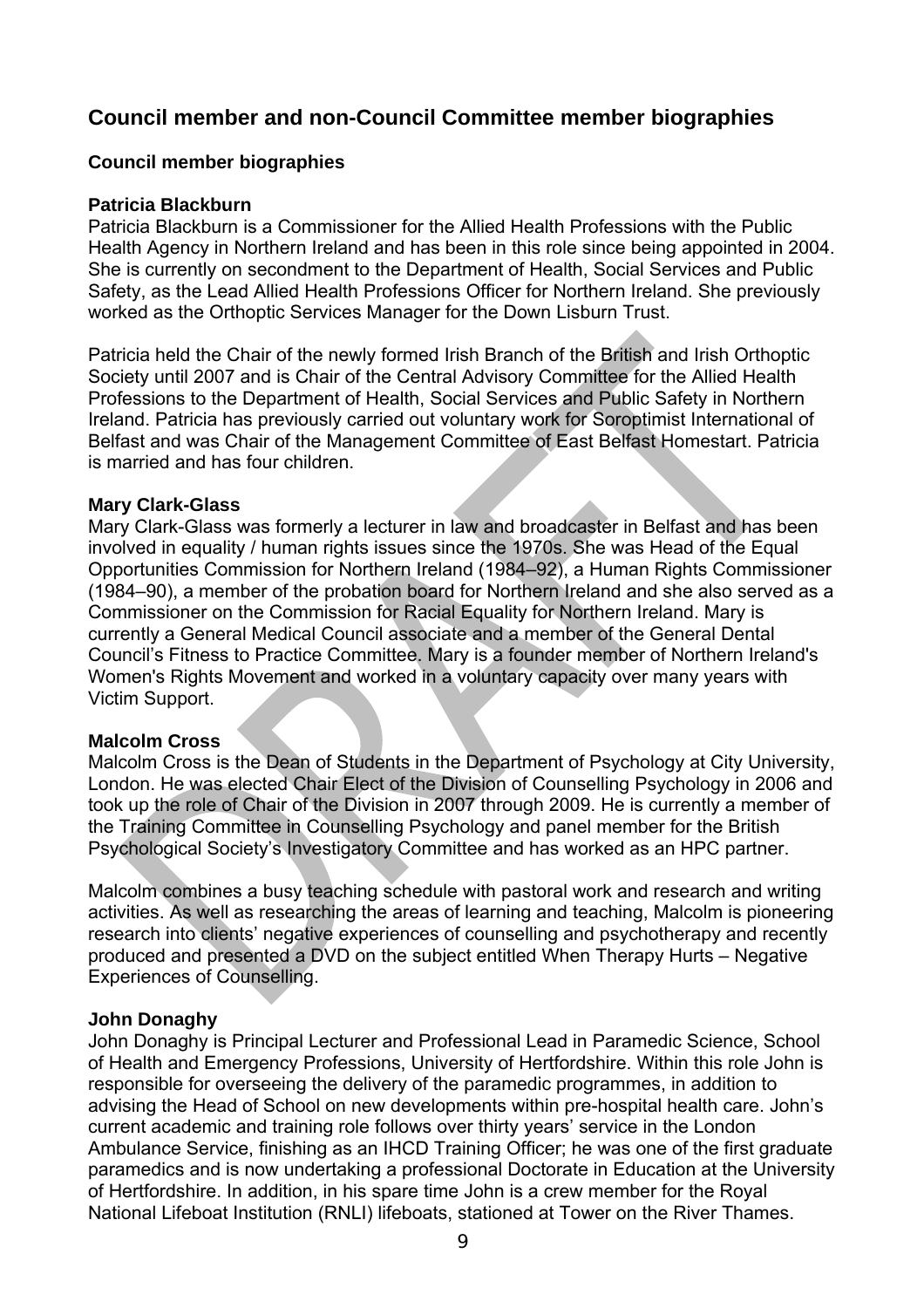#### **Sheila Drayton**

Sheila Drayton is an independent consultant with a background in health service education and management. She was formerly an Executive Director in an NHS Trust. Her main areas of interest are professional development, and the contribution of clinical leadership to patient safety and quality of care.

Sheila is a member of the General Teaching Council for Wales (GTCW) and a designated chair of GTCW's conduct committees. She was formerly a member of the United Kingdom Central Council for Nursing, Midwifery and Health Visiting and a deputy chair of the Nursing and Midwifery Council's Fitness to Practise Committees.

#### **Julia Drown**

Julia Drown is a member of the Nursing and Midwifery Council's Business Planning and Governance Sub-Committee and a member of the Appeals Committee of the Human Fertilisation and Embryology Authority. Previous appointments include being Chair of the National Perinatal Epidemiology Unit Report on Antenatal Screening for Group B Streptococcus Colonisation – Protocol Development for a Randomised Controlled Trial. She was Member of Parliament for South Swindon (Labour, 1997–2005) and a Member of the House of Commons Health Select Committee. She has worked with Central and Local Government, and in the NHS. She has been a CIPFA Accountant, an NHS Senior Executive, and a County Councillor.

#### **John Harper**

John Harper is Senior Vice-Principal and Deputy Vice-Chancellor at the Robert Gordon University, Aberdeen, with particular responsibility for Academic Development and Quality. He is the former Dean of the Faculty of Health and Social Care and also a former member of the Scottish Executive NHS Modernisation Forum and of the Council for Professions Supplementary to Medicine. He is currently a member of several Scottish committees associated with teaching, learning and quality assurance.

# **Richard Kennett**

Richard Kennett is a Chartered Accountant and worked for 36 years in the accountancy profession, majoring in company work, particularly audit and business advice, and in forensic accounting and dispute resolution. He retired from practice in June 2009. He is also a qualified Arbitrator and Mediator and is a member of a number of dispute resolutions panels.

He was the Specialist Accountant Member of the Audit Committee and Observer at the Finance and Resources Committee of the Health Professions Council from December 2005 until his appointment to the Council in June 2009.

Richard is also an Independent Member of the Audit Committee of the Water Services Regulation Authority (OFWAT), a Non-Executive Member of the Audit Committee of Hanover Housing Association, a member of the Tribunal Panel of the Accountancy and Arbitration Discipline Board and holds several non-executive directorships.

#### **Jeff Lucas**

Jeff Lucas is Deputy Vice-Chancellor (DVC) at the University of Bradford and Professor of Health Studies. He took up office as DVC in September 2004 having previously served as Pro-Vice-Chancellor Learning and Teaching and prior to that Dean of the School of Health Studies. In 1996 he became the inaugural Dean of Health Studies at Bradford and has served as the evaluator of the Bradford Health Action Zone, external assessor of the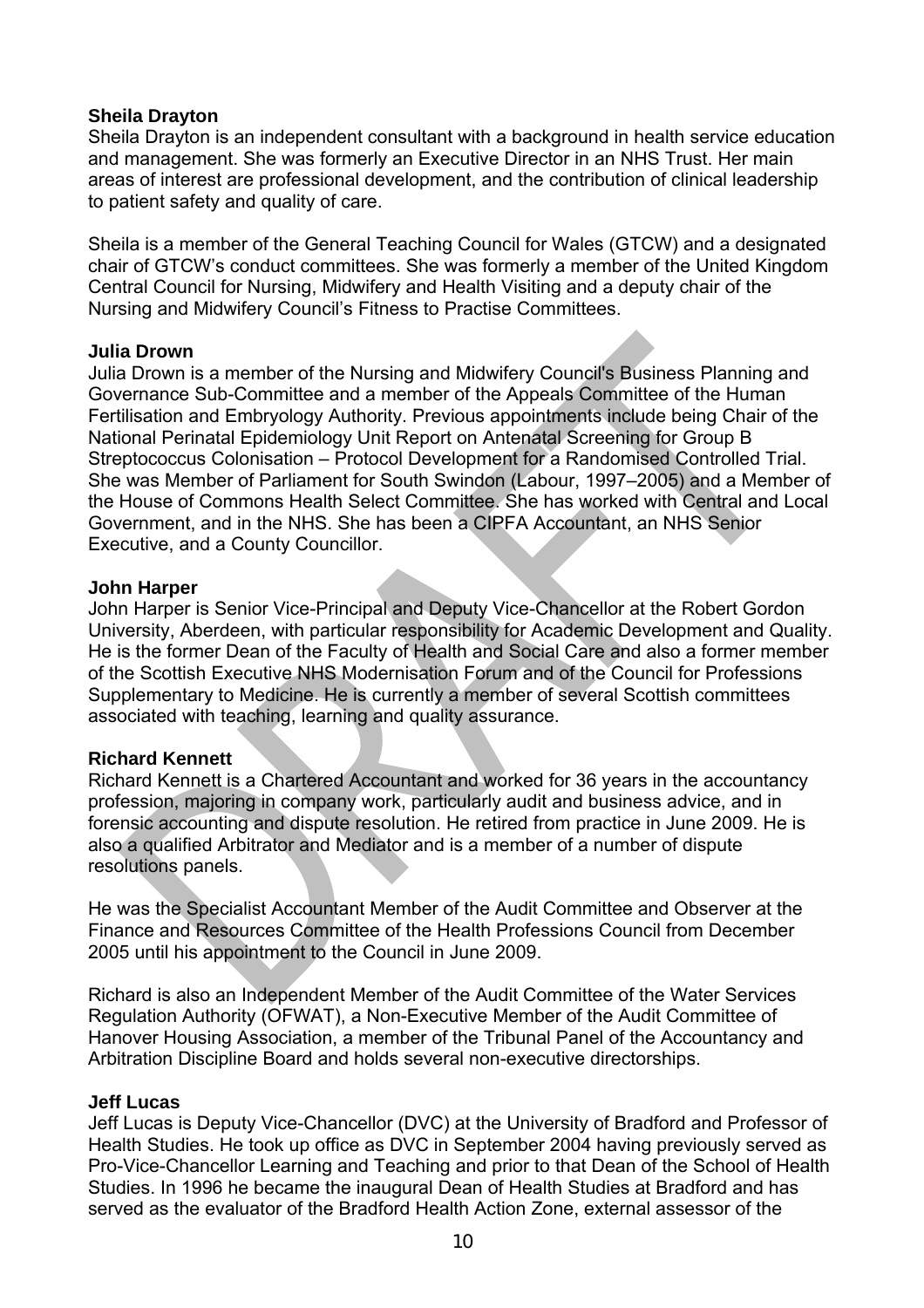Common Learning pilots at the NHS and independent evaluator of the Quality Assurance Agency work with the Department of Health.

In the region he served as Non-Executive Director of the West Yorkshire Strategic Health Authority where he represented the interests of West Yorkshire Universities and as interim Non-Executive on the new Yorkshire and Humber Strategic Health Authority. Jeff also edits the International Journal of Clinical Governance. He graduated from the University of London in Zoology and Physiology and has a PhD in Medicine from the Royal London Hospital.

#### **Morag MacKellar**

Morag MacKellar is Head of Nutrition and Dietetics, Forth Valley Primary Care, and Public Health Nutritionist for NHS Forth Valley. She is also a member of Stirling Community Health Partnership Committee, and Chair of the national multi-agency steering group Scottish Nutrition and Diet Resource Initiative. Morag contributes to a number of departmental and policy groups of the Scottish Government. She is a former Chairman of the Dietitians Board at the Council for Professions Supplementary to Medicine and was previously Chair of the British Dietetic Association. In addition she has been made a Fellow of the Association in recognition of her services to the dietetic profession.

#### **Arun Midha**

Arun Midha has held a number of public appointments over the past ten years. These have included being a lay member of the Postgraduate Medical Education and Training Board, the General Medical Council (where he was also the Council's Treasurer and Chair of Resources and a Trustee of the Council's pension scheme). He has also served as the independent Chair at the Renal Advisory Board in the Welsh Assembly Government, a lay chair of the NHS complaints panel in Wales, a Justice of the Peace, and has been a nonexecutive director of the Wales NHS Ambulance Trust. He is currently a member of the Welsh Language Board, the BBC Audience Council in Wales, a non-executive director of a Corporate Governance Board in the Welsh Assembly Government, a member on the Nursing and Midwifery Council's Audit, Risk and Quality assurance committee, a lay member of the Clinical Excellence Awards committee in Wales, and member of the Royal Pharmaceutical Society for Great Britain's Registration appeals panel. He also is an adjudicator of the Queens Anniversary Prizes for Further and Higher Education and a Governor of two Welsh medium schools.

Arun has held a number of executive appointments including the roles of Director of Strategy and Resources, Postgraduate Medical and Dental Education at Cardiff University and was the Assistant Director, Welsh Combined Centres for Public Health at the University of Wales College for Medicine. Arun graduated from Swansea University before studying for a diploma in social science at Exeter College, Oxford, an MBA at Cardiff University and a PhD at Swansea University.

# **Penny Renwick**

Penny Renwick is the Associate Dean of Health, Psychology and Social Care at Manchester Metropolitan University involved in the provision of pre- and post-registration education of allied health professionals and nurses. She is a member of the Allied Health Professions Workforce Board for the NHS North West. She worked as a Visitor and Registration Assessor for the Health Professions Council from 2003.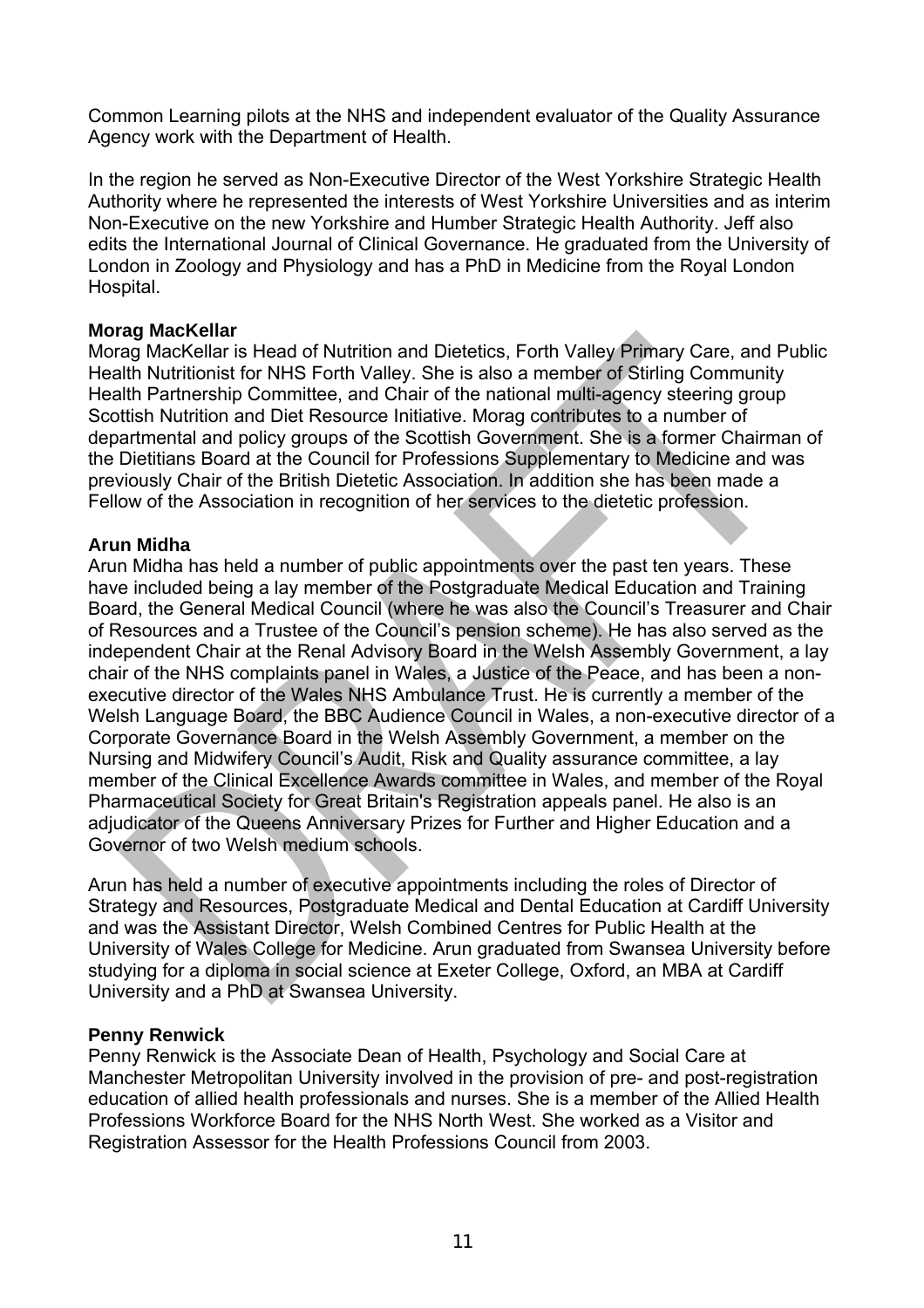Penny has a wealth of experience in the quality assurance of health professional education and is currently a Member of the Undergraduate Faculty and the Quality Assurance Committee for the Society of Chiropodists and Podiatrists.

### **Keith Ross**

Keith Ross is a self-employed human resources and management consultant. He concentrates on human resources assignments and management roles mainly in the public sector – specifically in the health and education fields. Before becoming selfemployed, Keith had a 20-year career in human resources in the Scottish Health Service and latterly was Director of Human Resources for a Scottish Health Board and an acute NHS Trust. He specialises in management of change and has spent two periods of one year at Heriot-Watt University in Edinburgh during periods of major structural change.

# **Deep Sagar**

Deep Sagar is a management consultant who has extensive experience of governance and management across various sectors. His career was predominantly with multinationals including Coca-Cola and Unilever Bestfoods as a senior manager. He has been chair of NHS 24, non-executive director of the Expert Patients Programme and a committee member of the Law Society of Scotland. Deep's present roles include Chair of LEASE and of Turnstone Support Limited.

#### **Eileen Thornton**

Eileen Thornton is the Head of the School of Health Sciences at the University of Liverpool. She has been in healthcare education for a number of years, particularly physiotherapy. She has been actively involved with her professional body, serving on and chairing many committees relating to pre- and post-registration education, registration and professional conduct. She was the alternate member for physiotherapy on the Council since it began in its shadow form. During this time she has sat on committees and professional liaison groups involved in developing the standards, processes and procedures concerning registration, approval and monitoring, continuing professional development and wider education policy.

# **Annie Turner**

Annie Turner is professor of occupational therapy at the University of Northampton and is an experienced external examiner and programme validator. She has acted as lead editor of five editions of a standard occupational therapy textbook and was involved in the writing of the current College of Occupational Therapists pre-registration curriculum framework. She has also been a member of the Quality Assurance Agency occupational therapy panel which developed the profession's benchmark statements, as well as a member of the College of Occupational Therapists' Council and the Education and Practice Board. Annie has undertaken consultancy both in the UK and internationally and has presented at a range of UK and international conferences.

#### **Joy Tweed**

Joy Tweed is a part time lecturer at the University of Westminster, where she teaches on the MSc in Integrated Governance in Health and Social Care. She also works as an Independent Consultant for the Health Scrutiny Support Programme, providing advisory support for local authority health overview and scrutiny committees. Joy has been a Non-Executive Director at Sutton and Merton Primary Care Trust since 2002 and currently chairs the Community Services Board.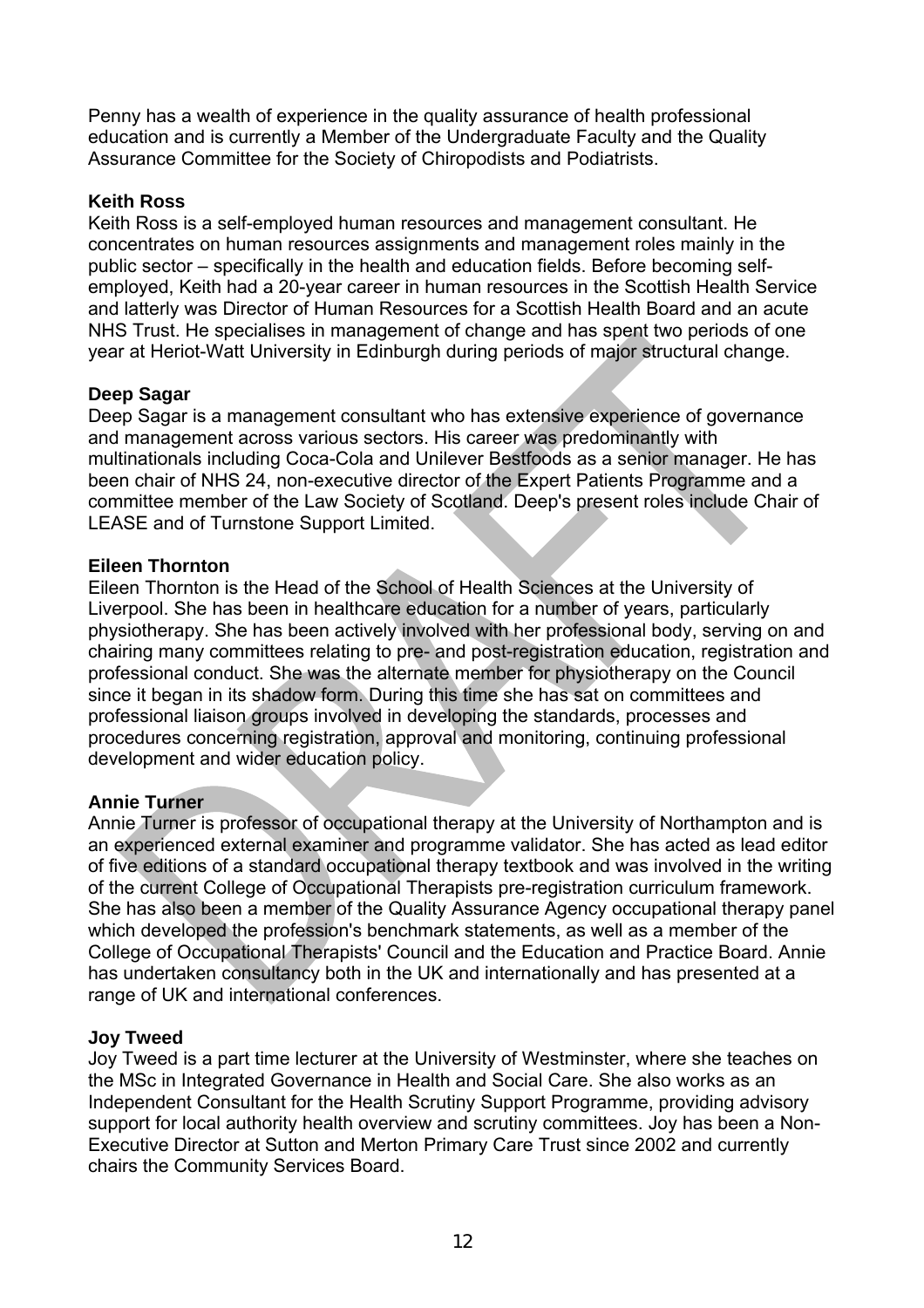Joy is a lay member for the disciplinary committee of the Royal Pharmaceutical Society. She has previously been an antenatal teacher for the National Childbirth Trust, Participation and Development Manager for the Children's charity Jigsaw4u and an Area Co-ordinator for the charity Action for Sick Children.

# **Anna van der Gaag (Chair)**

Anna van der Gaag was elected President of Council in 2006 and became appointed Chair of the new Council in 2009. Until 2008 she was a member of the Council for Healthcare Regulatory Excellence and has recently been appointed a Public Appointments Ambassador for a joint initiative by the Government Equalities Office and Cabinet Office. In addition to her work with the HPC she is a research speech and language therapist and Honorary Research Fellow in the Faculty of Medicine, University of Glasgow. Prior to this she taught at the University of Strathclyde, was a senior researcher in the Rehabilitation Research Unit at the University of Oxford and has worked with the Centre for Integrated Healthcare Research at Queen Margaret University, Edinburgh. Anna has been involved in quality improvement initiatives with allied health professionals in the UK over three decades, and has published widely within the field. Her research and consultancy work has involved collaborations with NHS services and the voluntary sector and covers a range of areas including quality assurance, clinical audit, skill mix, user involvement, elearning and service evaluation.

#### **Diane Waller**

Diane Waller is Emeritus Professor of Art Psychotherapy, Goldsmiths, University of London, Visiting Professor in the Department of Psychological Medicine at Imperial College (where she chairs the International Research Centre for Arts Therapies), and Principal Research Fellow in the School of Applied Social Sciences, University of Brighton.

Diane chairs the HPC's Counsellors and Psychotherapists Professional Liaison Group and represents the HPC on various strategy groups and projects such as Skills for Health, Increasing Access to Psychological Therapies and New Ways of Working. She is the author of many books and papers on art and group psychotherapy, and active in both clinical and sociological research in these professions. She has worked extensively throughout Europe, especially in Bulgaria, former Jugoslavia, Hungary, Switzerland and Italy. In 2007 she received an OBE for Services to Healthcare.

# **Neil Willis**

Neil Willis now works part time as the Laboratory Medicine Coordinator for Training and Development at the University Hospital of Wales, having retired as the Acute Biochemistry Services Manager in Medical Biochemistry. He was elected to the Council for Professions Supplementary to Medicine in 1999 was nominated first to the Shadow Health Professions Council and was the HPC registrant member for biomedical scientists until 2005 (he was also the Chair of the Investigating Committee). He is the Chairman of: the Cardiff branch (South East Wales) of the Institute of Biomedical Science, the Employer Liaison Panel at the University of Wales Institute Cardiff, the Cardiff Medical Centre Sports and Social Club, and the Cardiff Medical Centre Children's Charity. He is also Vice Chairman of the Cardiff Branch of Amicus. He has been a partner (visitor) for the HPC and is the external examiner for Biomedical Sciences for the University of Essex.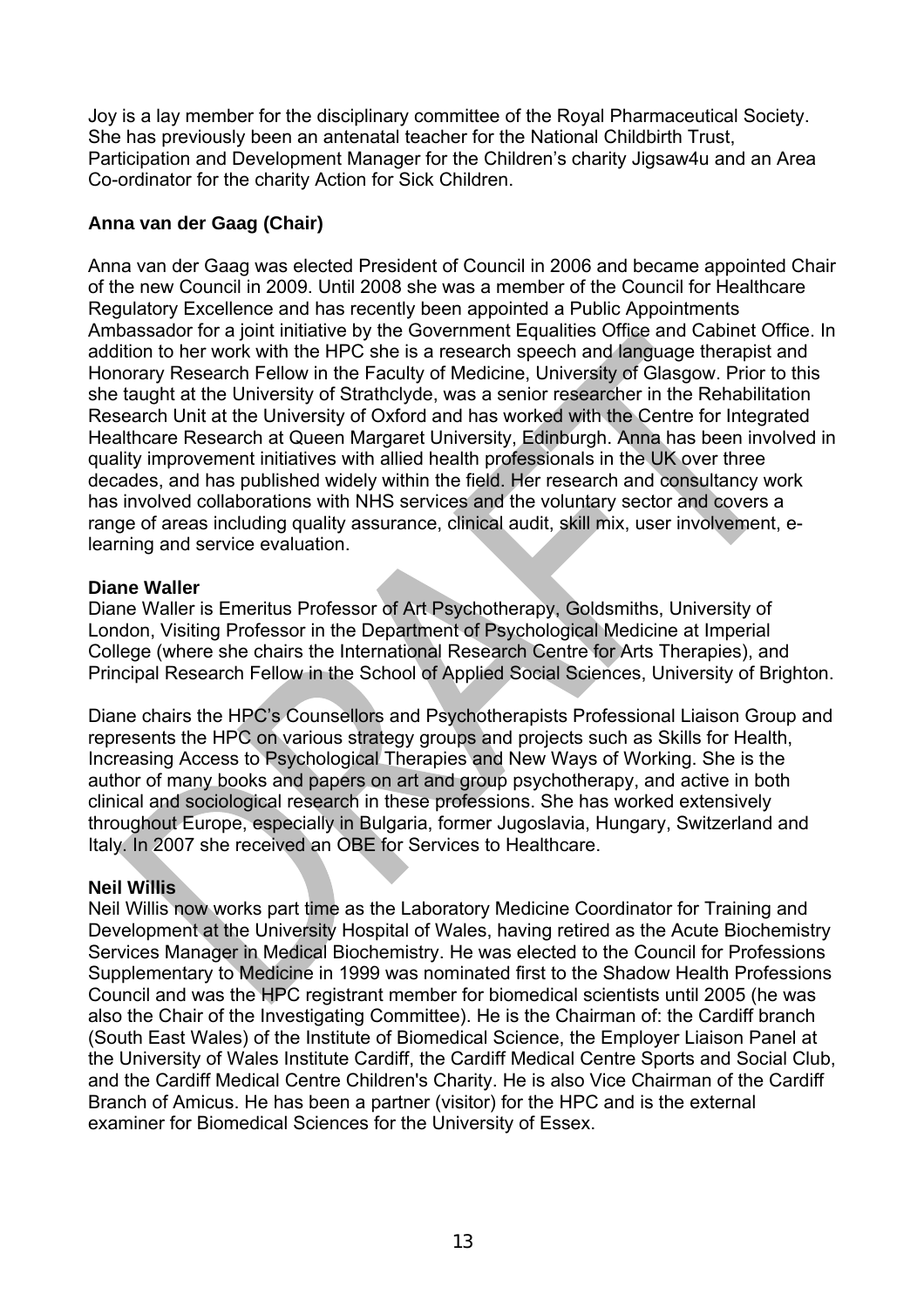#### **Non-Council Committee member biographies**

The following members have been appointed to the Education and Training Committee.

#### **Jo-anne Carlyle**

Jo-anne Carlyle worked in the NHS for nearly 20 years before starting to work freelance in psychology and consulting. Her NHS experience was diverse including work at the Tavistock and Portman NHS Trust and Broadmoor and Rampton Special Hospitals, where she conducted innovative research and was involved in a range of teaching and training programmes. Jo-anne is now co-director of PSYCTC, a small company supporting psychological health and understanding in communities, groups and with individuals.

Jo-anne's broad interests include group relations models of learning, working with personality difficulties, work in the homelessness sector and with people with chronic and long term mental health problems. She has consulted to members of the National Theatre and co-run workshops in psychotherapy and the arts. She has presented her work nationally and internationally and has published both clinical and research studies.

#### **Helen Davis**

Helen Davis is head of the Orthoptic section of the Academic Unit of Opthalmology and Orthoptics at the University of Sheffield. She is programme leader of the BMedSci in Orthoptics and joint author of the Diagnosis and Management of Ocular Motility Disorders text book, a core text for the undergraduate programme. She continues in clinical practice at Sheffield Teaching Hospitals Foundation Trust and her main research interest is in the assessment of binocular vision.

#### **Stephen Hutchins**

Steve Hutchins is a Senior Lecturer in Orthotics at the University of Salford. He is a registered Orthotist and a member of the British Association of Prosthetists and Orthotists (BAPO). He is also a member of the Research Forum for Allied Health Professions (RFAHP). His main interests are undergraduate and post-graduate training and education. He has significant clinical experience in the orthotic treatment of disorders affecting the lower limbs and has studied the biomechanical implications of orthotic intervention as well as undertaking research into the design of componentry for use in various lower limb orthotic devices.

# **Stuart Mackay**

Stuart Mackay started his career as a diagnostic radiographer, qualifying in Liverpool and then working in a range of hospitals in and around London for ten years. He then moved into radiography education and completed an MSc and PhD. He has published and presented in the fields of inter-professional education, problem-based learning and medical imaging evaluation. A key aspect of his research work has been exploring how well-prepared radiography graduates were for practice.

Stuart has over 20 years' experience in higher education and was appointed Professor of Medical Imaging Education at the University of Salford in 2007. He has been a programme leader at undergraduate and postgraduate level and teaches, supervises and examines students from BSc to PhD level. He is currently chair of the Faculty of Health Research Governance and Ethics committee at the University of Salford.

#### **Gillian Pearson**

Gill Pearson is a dietitian with over 30 years' experience of working both in higher education and the NHS. Gill currently works as the Programme Manager of the Nutrition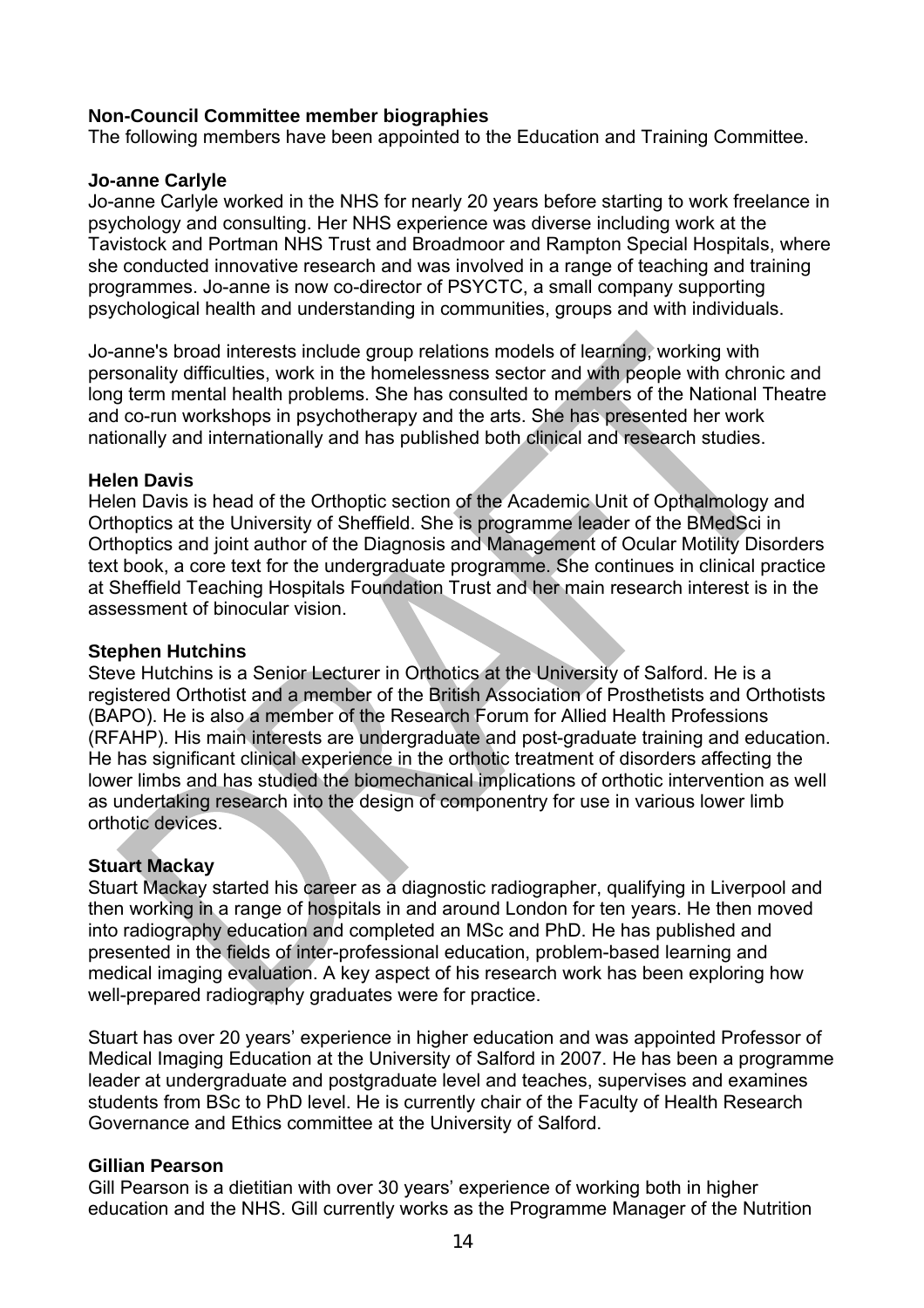Programmes at the University of Surrey. She has experience of working in both the NHS and higher education, teaching on undergraduate and postgraduate courses. She has been a dietetic manager of both community and acute hospital dietetic departments, both in England and Scotland.

#### **Jeff Seneviratne**

Jeff Seneviratne was a Consultant Clinical Scientist in Clinical Biochemistry in Manchester and Stockport. He now works part time as a Clinical Lead for the Greater Manchester Pathology Network, for which he also chairs the Clinical Biochemistry Network Advisory Group and Information Management and Technology Group.

He has been involved in the UK National Pathology Benchmarking Review since 1995 and was a member of the Department of Health's Pathology Modernisation Guidance Steering Group which produced 'Pathology the Essential Service' in 2002. He has been National Meetings Secretary of the Association for Clinical Biochemistry and was Secretary of the Association of Clinical Scientists. His current interests include harmonisation of units of measurement and reference values for common investigations.

#### **Robert Smith**

Bob Smith is currently the Professional Lead for Biological Sciences in the Department of Bioscience at Sheffield Hallam University. He is a Fellow of the Institute of Biomedical Science, a Member of the Royal Society of Chemistry and a Chartered Chemist.

During his career Bob has been involved with the development of immunoassay techniques for use in the analysis of hormones and the development of research laboratories for a US diagnostics company. Since 1990 Bob has lectured in clinical biochemistry, and in 1996 was awarded a PhD for research work in diabetes. He continues to have a research interest in the analysis of abused drugs and was included in the Bioscience Department submission for the 2008 Research Assessment Exercise. He is a member of the editorial board of the British Journal of Biomedical Science.

# **Jois Stansfield**

Jois Stansfield is Professor of Speech Pathology at Manchester Metropolitan University, having previously been Head of Speech and Language Sciences at Queen Margaret University, Edinburgh. She has acted as an HPC Visitor and member of investigating and disciplinary panels. She has extensive experience of curriculum development and external examining at undergraduate and post graduate levels. She has contributed to a wide range of professional publications, most recently the Royal College of Speech and Language Therapists' curriculum guidelines and disability guidelines. Her research and teaching interests encompass learning disability, fluency disorders, speech and language therapy service delivery, ethics and clinical education. Her current clinical practice is with adults with learning disabilities.

#### **Stephen Wordsworth**

Stephen Wordsworth is Head of the School for Health and Social Care within the Faculty of Health at Birmingham City University. With over twenty years' experience in both practice and education, Stephen has worked as an Operating Department Practitioner (ODP) Programme Leader and Principal Lecturer and has gained extensive experience of healthcare education in a number of universities.

Stephen has been involved in, and led, a number of national projects on behalf of the former Association of Operating Department Practice (AODP). These include serving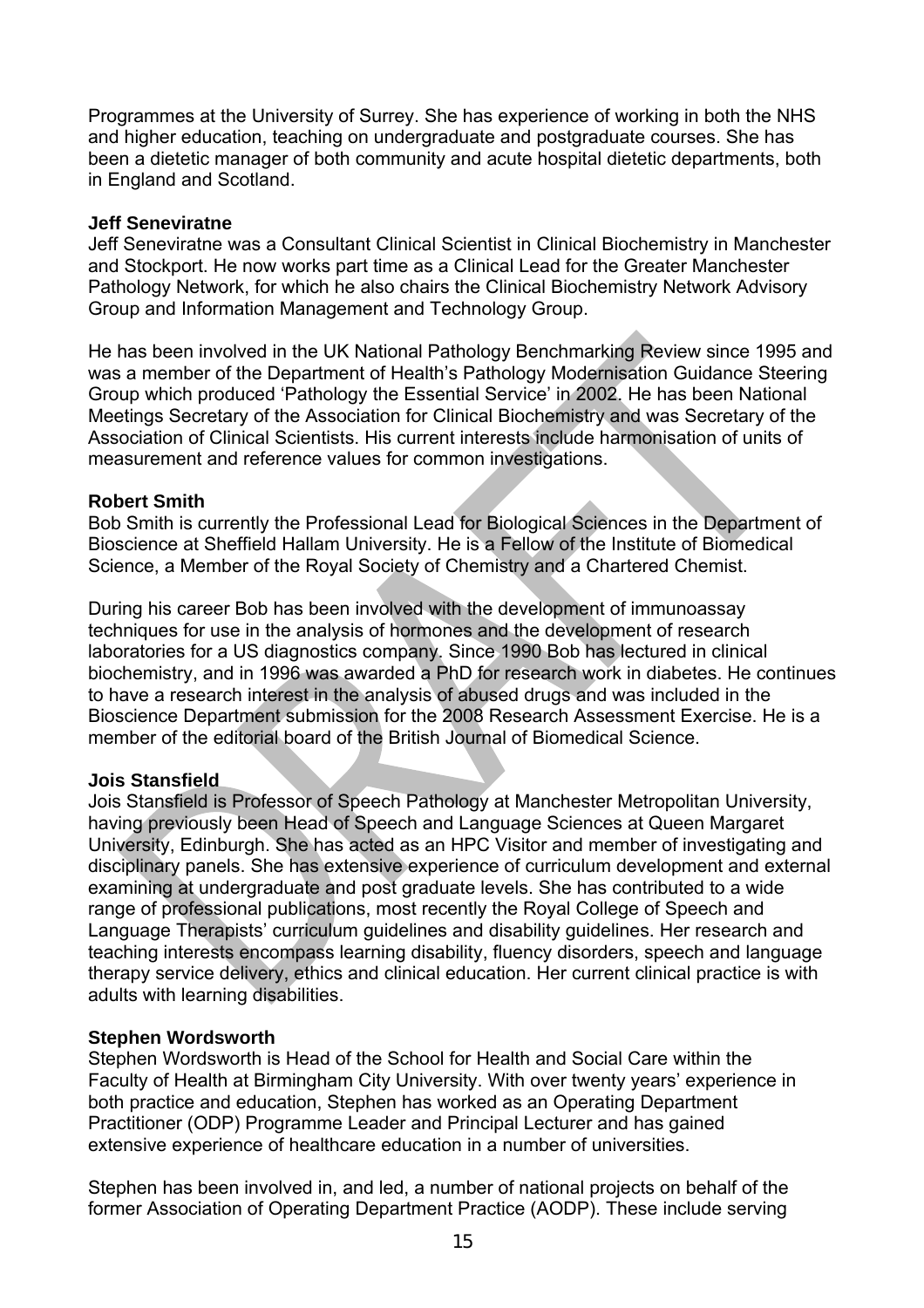as chair of the national curriculum steering group, scope of practice and subject benchmark projects. Stephen was awarded the AODP Fellowship in 1999 and was appointed to the professional body Executive Council in 2002 and served in the position of Deputy Education Officer. Stephen was appointed to the HPC Council in the first year of statutory regulation of operating department practitioners by the HPC. He has been involved in the Quality Assurance Agency / NHS Reviewer for Healthcare Programmes for Major Review and worked as a HPC partner from 2005 until his appointment to Council.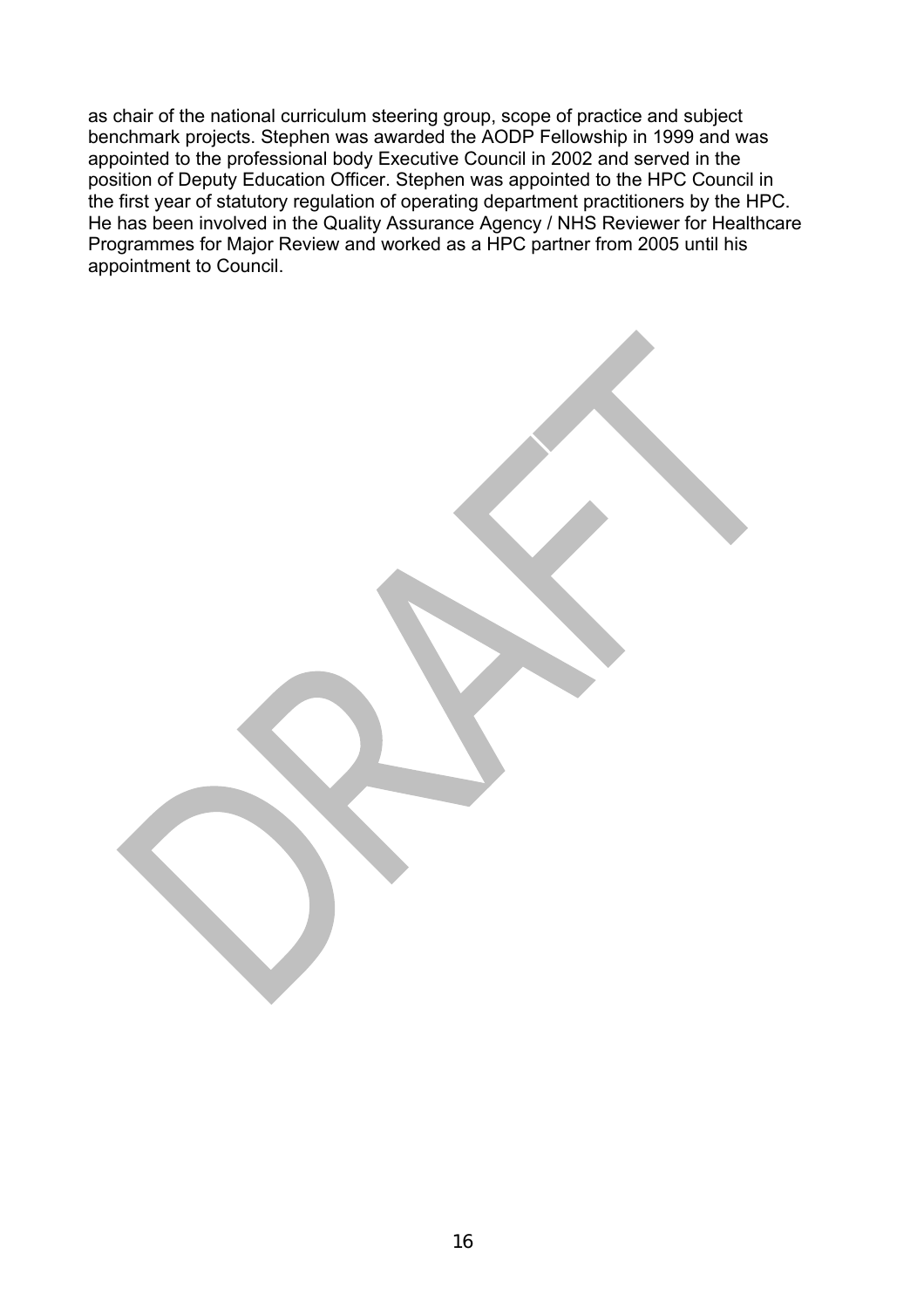# **Council meeting attendance**

| <b>Member</b>                            | <b>May</b><br>2009 | June<br>2009                         | July<br>2009            | <b>September</b><br>2009             | <b>October</b><br>2009 | December<br>2009                | February<br>2010          | <b>March</b><br>2010 |
|------------------------------------------|--------------------|--------------------------------------|-------------------------|--------------------------------------|------------------------|---------------------------------|---------------------------|----------------------|
| Paul Acres<br>(1)                        |                    |                                      |                         |                                      |                        |                                 |                           |                      |
| Ozan Altay<br>(A)                        |                    |                                      |                         |                                      |                        |                                 |                           |                      |
| Patricia<br>Blackburn (A)<br>(2)         |                    |                                      | $\sqrt{}$               | ٦                                    | X                      | $\sqrt{}$                       | $\sqrt{}$                 | X                    |
| Karen Bryan<br>(1)                       | $\sqrt{}$          | $\sqrt{}$                            |                         |                                      |                        |                                 |                           |                      |
| Mary Clark-<br>Glass                     | $\sqrt{}$          | X                                    | √                       | $\sqrt{}$                            | $\mathsf{X}$           | $\sqrt{}$                       | $\sqrt{}$                 | X                    |
| <b>Robert Clegg</b><br>(1)               | $\sqrt{}$          | $\sqrt{}$                            |                         |                                      |                        |                                 |                           |                      |
| Malcolm<br>Cross (3)                     |                    |                                      | $\sqrt{ }$              | $\sqrt{}$                            | $\mathsf{X}$           | $\mathsf{X}$                    | $\boldsymbol{\mathsf{X}}$ | √                    |
| <b>Helen Davis</b><br>(1)                | $\sqrt{ }$         | $\sqrt{}$                            |                         |                                      |                        |                                 |                           |                      |
| John<br>Donaghy                          | $\sqrt{}$          | $\sqrt{}$                            | V                       | $\sqrt{}$                            | $\sqrt{}$              | $\sqrt{}$                       | $\sqrt{}$                 | V                    |
| Sheila<br>Drayton                        | $\sf X$            | $\sqrt{}$                            | $\sqrt{}$               | X                                    |                        | $\sqrt{}$                       | $\sf X$                   | V                    |
| Julia Drown<br>(3)                       |                    |                                      | $\sqrt{}$               | V                                    | V                      | $\sqrt{}$                       | $\sqrt{}$                 |                      |
| Christine<br>Farrell (1)                 |                    | $\sqrt{}$                            |                         |                                      |                        |                                 |                           |                      |
| Daisy<br>Haggerty (A)                    |                    |                                      |                         |                                      |                        |                                 |                           |                      |
| John Harper<br>Richard                   | $\pmb{\mathsf{X}}$ | $\overline{X}$                       | $\sqrt{ }$<br>$\sqrt{}$ |                                      | V                      | X<br>$\overline{\sqrt{} }$      | $\sqrt{}$<br>V            | $\mathsf X$<br>V     |
| Kennett (3)<br><b>Carol Lloyd</b><br>(A) |                    |                                      |                         |                                      |                        |                                 |                           |                      |
| <b>Jeff Lucas</b>                        | $\sqrt{}$          | $\sqrt{}$<br>$\overline{\mathsf{x}}$ | V                       | $\sqrt{}$<br>$\overline{\mathsf{x}}$ | V                      | $\sqrt{}$<br>$\mathbf{\hat{v}}$ | $\sqrt{}$                 | X                    |
| Morag<br>MacKellar                       |                    |                                      |                         |                                      |                        |                                 |                           |                      |
| Arun Midha<br>(3)                        |                    |                                      | √                       | $\sqrt{}$                            | √                      | $\sqrt{}$                       | $\sqrt{ }$                |                      |
| <b>Alan Mount</b><br>(A)                 |                    |                                      |                         |                                      |                        |                                 |                           |                      |
| William<br>Munro (1)                     | $\sqrt{}$          | $\sqrt{}$                            |                         |                                      |                        |                                 |                           |                      |
| Jacqueline<br>Pearce (A)                 |                    |                                      |                         |                                      |                        |                                 |                           |                      |
| Gill Pearson<br>(A)                      |                    | $\sqrt{}$                            |                         |                                      |                        |                                 |                           |                      |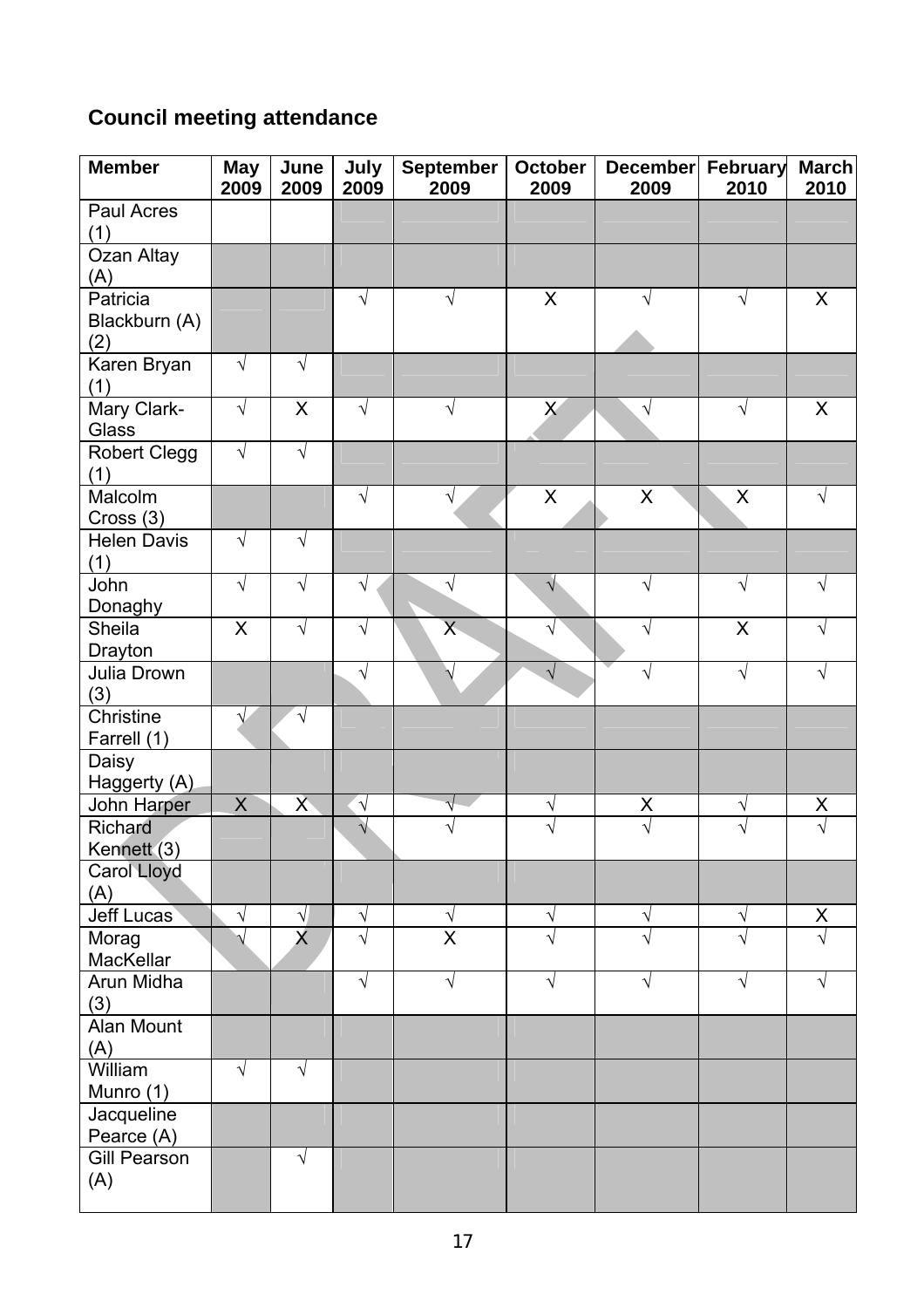| Doug Proctor<br>(A)           |                         |                         |            |            |           |                         |                       |   |
|-------------------------------|-------------------------|-------------------------|------------|------------|-----------|-------------------------|-----------------------|---|
| Penny<br>Renwick (3)          |                         |                         | X          | $\sqrt{}$  | √         | $\sqrt{}$               | $\sqrt{}$             | X |
| <b>Keith Ross</b>             | $\sqrt{ }$              | X                       | $\sqrt{ }$ | X          | V         | $\sqrt{}$               | $\sqrt{ }$            | √ |
| Pam Sabine<br>(1)             | $\overline{\mathsf{X}}$ | $\overline{\mathsf{x}}$ |            |            |           |                         |                       |   |
| Deep Sagar<br>(3)             |                         |                         | X          | $\sqrt{}$  | V         | $\sqrt{}$               | $\sqrt{}$             | V |
| Jeff<br>Seneviratne<br>(1)    | $\sqrt{}$               | $\sqrt{}$               |            |            |           |                         |                       |   |
| Jacqueline<br>Sheridon (A)    |                         |                         |            |            |           |                         |                       |   |
| Graham<br>Smith (1)           | $\sqrt{}$               | $\sqrt{}$               |            |            |           |                         |                       |   |
| <b>Barbara</b><br>Stuart (1)  | $\sqrt{}$               | $\sqrt{ }$              |            |            |           |                         |                       |   |
| Eileen<br>Thornton (A)<br>(2) |                         |                         | V          |            | √         | $\sqrt{}$               | X                     |   |
| <b>Annie Turner</b>           | $\sqrt{ }$              | $\sqrt{ }$              | V          | $\sqrt{}$  | ٧         | $\sqrt{}$               | $\sqrt{}$             | V |
| Joy Tweed<br>(3)              |                         |                         |            |            |           | N                       |                       |   |
| Anna van der<br>Gaag          | $\sqrt{}$               | $\sqrt{ }$              | $\sqrt{}$  | $\sqrt{ }$ | $\sqrt{}$ | $\sqrt{}$               | $\sqrt{}$             |   |
| <b>Diane Waller</b>           | $\sqrt{}$               | $\sqrt{}$               |            | $\sqrt{}$  | V         | N                       | $\sqrt{}$             | ٦ |
| <b>Neil Willis</b>            | $\overline{\sqrt{} }$   |                         | $\sqrt{}$  |            |           | $\overline{\mathbf{v}}$ | $\overline{\sqrt{2}}$ |   |
| <b>Mark</b><br>Woolcock (A)   |                         |                         |            |            |           |                         |                       |   |
| Stephen<br>Wordsworth<br>(1)  | $\sqrt{}$               | $\sqrt{}$               |            |            |           |                         |                       |   |

### **Key**

√ Attended

X Apologies for absence received

- (A) Alternate member. Alternate members only attended Council meetings if the corresponding registrant member was unavailable. The requirement for alternate members of Council was removed with effect from 1 July 2009 by a statutory instrument, the Health Care and Associated Professions (Miscellaneous Amendments and Practitioner Psychologists) Order 2009.
- (1) Council member until 30 June 2009
- (2) Alternate member of Council until 30 June 2009, then Council member from 1 July 2009
- (3) Council member from 1 July 2009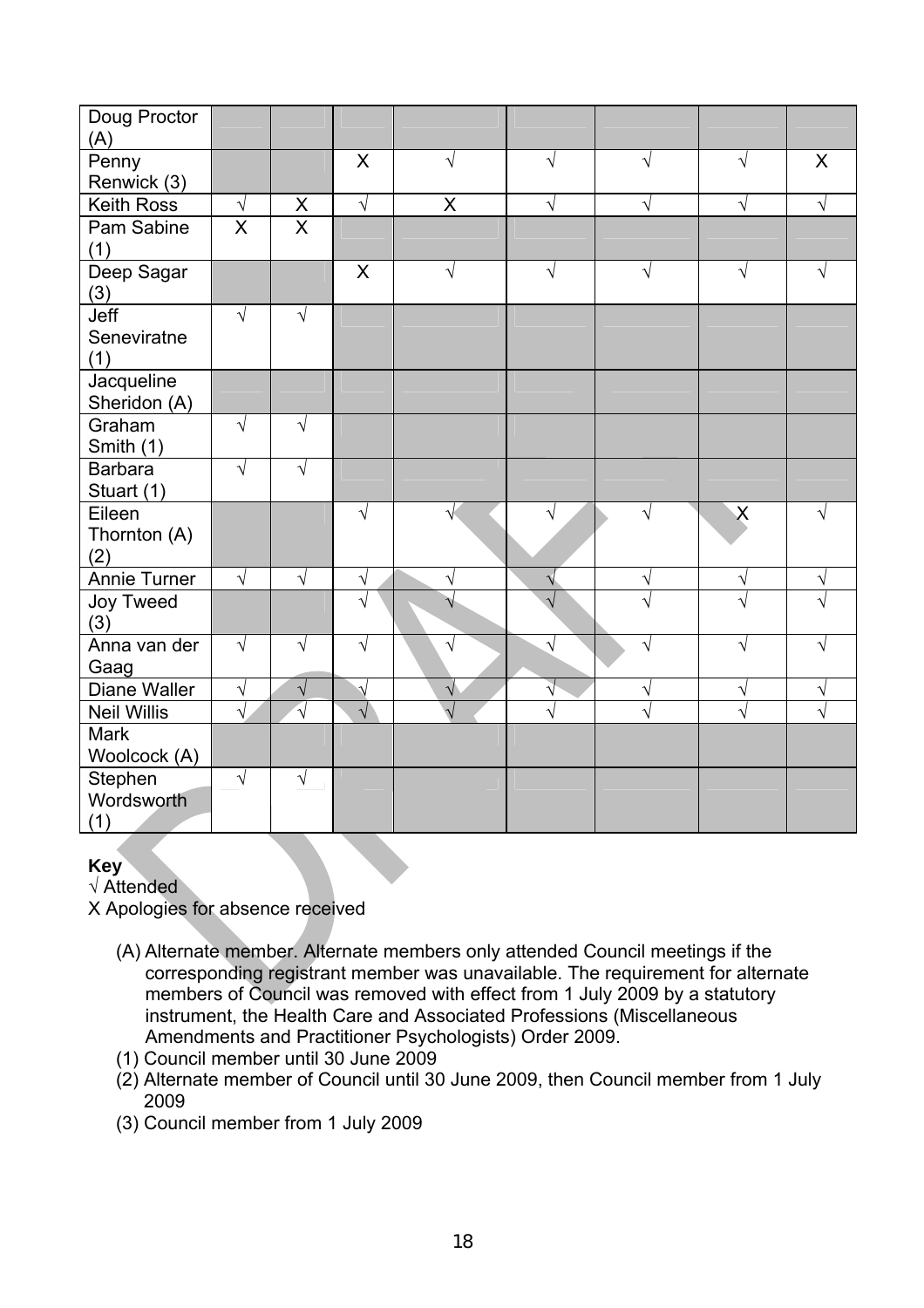# **Committee meeting attendance**

### **Audit Committee**

| <b>Member</b>              | June<br>2009 | <b>September</b><br>2009 | <b>December</b><br>2009 | <b>February</b><br>2010 |
|----------------------------|--------------|--------------------------|-------------------------|-------------------------|
| Paul Acres (1)             | X            |                          |                         |                         |
| Patricia Blackburn (2)     |              | Х                        |                         |                         |
| <b>Richard Kennett (1)</b> | x            |                          |                         |                         |
| Carol Lloyd (1)            |              |                          |                         |                         |
| Jeff Lucas (2)             |              |                          |                         |                         |
| Doug Proctor(1)            |              |                          |                         |                         |
| Deep Sagar (2)             |              |                          |                         |                         |
| Jeff Seneviratne (1)       |              |                          |                         |                         |
| Graham Smith (1)           | x            |                          |                         |                         |
| Joy Tweed (2)              |              |                          |                         |                         |

# **Key**

√ Attended

X Apologies for absence received

(1) Member until 30 June 2009

(2) Member from 6 July 2009

# **Communications Committee**

| <b>Member</b>             | May<br>2009 | <b>November</b><br>2009 | February<br>2010 |
|---------------------------|-------------|-------------------------|------------------|
| Paul Acres (1)            | x           |                         |                  |
| Ozan Altay (1)            |             |                         |                  |
| Patricia Blackburn (2)    |             |                         |                  |
| Mary Clark-Glass (1)      |             |                         |                  |
| Sheila Drayton (2)        |             |                         |                  |
| Julia Drown (2)           |             |                         |                  |
| Christine Farrell (1)     |             |                         |                  |
| Daisy Haggerty (1)        |             |                         |                  |
| Morag MacKellar           |             |                         |                  |
| Arun Midha (2)            |             |                         |                  |
| Annie Turner (1)          | X           |                         |                  |
| Diane Waller (2)          |             |                         |                  |
| Mark Woolcock (1)         | X           |                         |                  |
| Stephen Wordsworth<br>(1) | x           |                         |                  |

# **Key**

√ Attended

X Apologies for absence received

(1) Member until 30 June 2009

(2) Member from 6 July 2009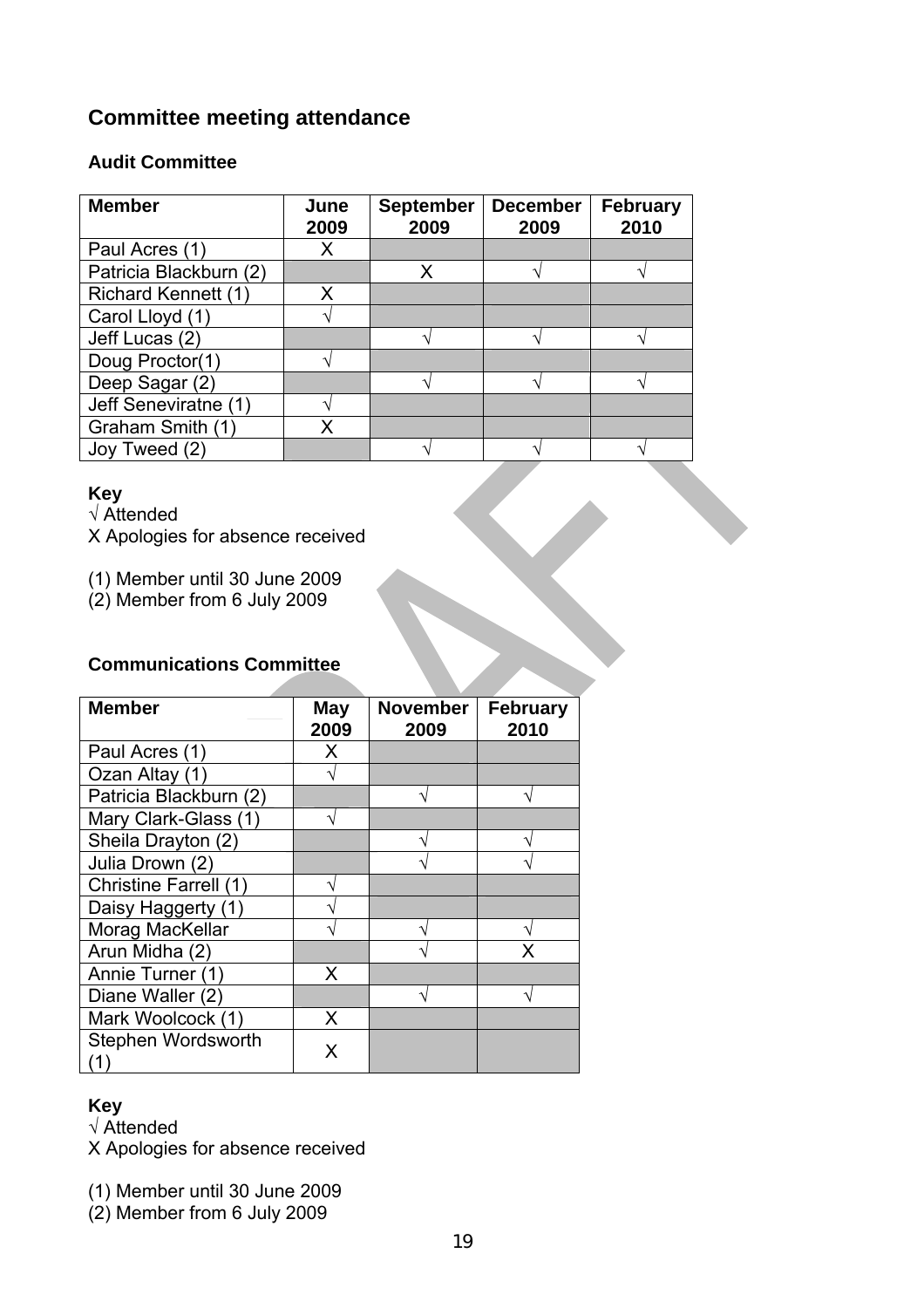# **Conduct and Competence Committee (statutory to July 2009)**

| <b>Member</b>           | <b>April</b><br>2009 |
|-------------------------|----------------------|
| <b>Mary Clark-Glass</b> |                      |
| <b>Helen Davis</b>      |                      |
| John Donaghy            |                      |
| Carol Lloyd             | X                    |
| Doug Proctor            | X                    |
| <b>Keith Ross</b>       |                      |
| Pam Sabine              |                      |

**Key** 

√ Attended X Apologies for absence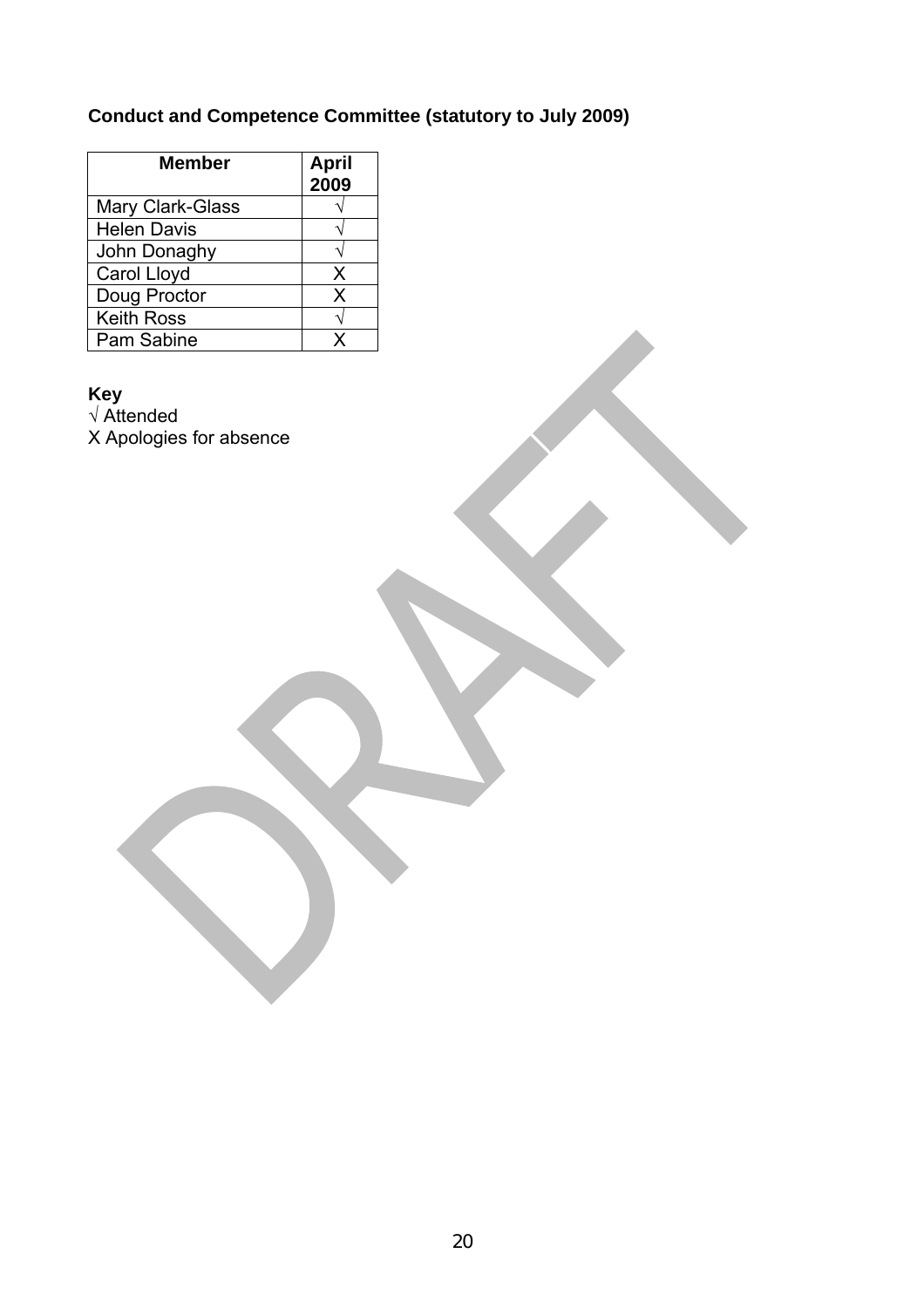# **Education and Training Committee**

The Council appointed an interim Education and Training Committee for the period July to October 2009 to allow for time to recruit new members to the Committee following the change in the Council's constitution.

| <b>Member</b>           |            | <b>May</b><br>2009      | June<br>2009 |           | July<br>2009            | September<br>2009       |                | <b>November</b><br>2009 | <b>March</b><br>2010    |
|-------------------------|------------|-------------------------|--------------|-----------|-------------------------|-------------------------|----------------|-------------------------|-------------------------|
|                         |            |                         |              |           |                         |                         |                |                         |                         |
| Neil Willis (1)         |            | $\sqrt{}$               | $\sqrt{}$    |           |                         |                         |                |                         |                         |
| Sheila Drayton (1)      |            | $\overline{\mathsf{x}}$ | N            |           |                         |                         |                |                         |                         |
| Christine Farrell (1)   | 2009       | $\overline{\sqrt{ }}$   | $\sqrt{}$    |           |                         |                         |                |                         |                         |
| Carol Lloyd (1)         | June       | $\overline{\sqrt{} }$   | N            |           |                         |                         |                |                         |                         |
| Pam Sabine (1)          |            | $\overline{\mathsf{x}}$ | $\sqrt{}$    |           |                         |                         |                |                         |                         |
| Barbara Stuart (1)      | 37         | $\sqrt{}$               | N            |           |                         |                         |                |                         |                         |
| Alan Mount (2)          | until      | $\sqrt{ }$              | $\sqrt{}$    |           | $\sqrt{}$               | Χ                       |                |                         |                         |
| Karen Bryan (2)         |            | $\overline{\sqrt{} }$   | $\sqrt{}$    | 2009      | X                       |                         |                |                         |                         |
| <b>Eileen Thornton</b>  | membership | $\sqrt{}$               | $\sqrt{}$    |           | $\sqrt{}$               | V                       |                | $\sqrt{}$               | $\sqrt{}$               |
| John Donaghy            |            | $\sqrt{}$               | $\sqrt{}$    | October   | $\mathbf{v}$            |                         |                |                         | $\sqrt{}$               |
| John Harper             |            | $\overline{\mathsf{x}}$ | X            |           | $\sqrt{}$               | $\overline{\mathsf{X}}$ | 2009           | X                       | X                       |
| <b>Jeff Lucas</b>       |            | $\sqrt{}$               | Ŋ            |           | $\overline{\mathsf{x}}$ | V                       |                | $\rightsquigarrow$      | $\sqrt{}$               |
| <b>Diane Waller</b>     | Committee  | $\sqrt{ }$              | $\sqrt{}$    | until 7   | $\sqrt{}$               | $\sqrt{}$               | October        | $\sqrt{}$               | $\overline{\sqrt{2}}$   |
| <b>Helen Davis</b>      |            | $\overline{\sqrt{ }}$   | $\mathbf{v}$ |           | X                       | $\sqrt{}$               |                | V                       | $\overline{\sqrt{2}}$   |
| <b>Stephen Hutchins</b> |            | $\sqrt{}$               | V            |           | $\sqrt{}$               |                         | $\overline{ }$ |                         | V                       |
| <b>Gill Pearson</b>     |            | $\sqrt{}$               | $\sqrt{}$    |           | $\overline{\sqrt{ }}$   | V                       | from           |                         | N                       |
| <b>Jeff Seneviratne</b> |            | $\sqrt{}$               | V            | Committee | $\sqrt{}$               | $\overline{X}$          |                |                         | V                       |
| Arun Midha (3)          |            |                         |              |           | $\overline{\mathsf{x}}$ | $\overline{\sqrt{} }$   | membership     |                         | $\overline{\mathsf{v}}$ |
| Penny Renwick (3)       |            |                         |              | nterim    | $\sqrt{}$               | $\pmb{\mathsf{X}}$      |                |                         |                         |
| Annie Turner (3)        |            |                         |              |           | X                       | $\overline{\mathsf{x}}$ |                | V                       | $\sqrt{}$               |
| Joy Tweed (3)           |            |                         |              |           |                         |                         |                | $\sqrt{}$               | V                       |
| Mary Clark-Glass (4)    |            |                         |              |           |                         |                         |                | X                       | $\sqrt{}$               |
| Deep Sagar (4)          |            |                         |              |           |                         |                         |                | $\overline{\mathsf{x}}$ | V                       |
| Jo-anne Carlyle (4)     |            |                         |              |           |                         |                         | Committee      | $\sqrt{}$               | $\overline{\sqrt{2}}$   |
| Stuart MacKay (4)       |            |                         |              |           |                         |                         |                |                         | N                       |
| Robert Smith (4)        |            |                         |              |           |                         |                         |                |                         | $\sqrt{}$               |
| Steve Wordsworth (4)    |            |                         |              |           |                         |                         |                |                         | X                       |

# **Key**

√ Attended

X Apologies for absence received

(1) Member until 31 June 2009

(2) Member until 7 October 2009

(3) Member until 7 July 2009

(4) Member from 7 October 2009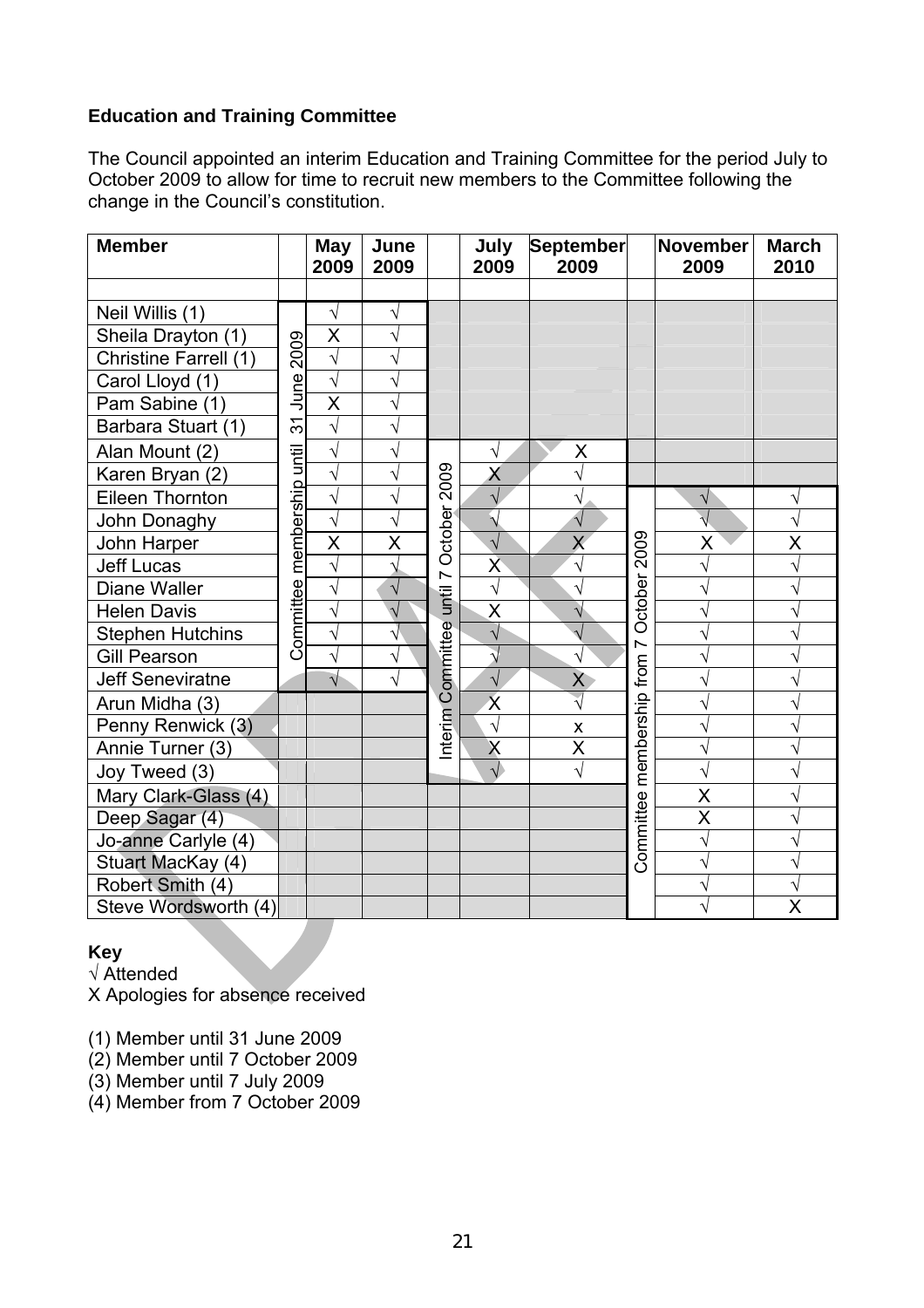# **Finance and Resources Committee**

| <b>Member</b>                 | <b>April</b><br>2009 | June<br>2009 | July<br>2009 | <b>September</b><br>2009 | <b>November</b><br>2009 | <b>February</b><br>2010 | <b>March</b><br>2010 |
|-------------------------------|----------------------|--------------|--------------|--------------------------|-------------------------|-------------------------|----------------------|
| Robert Clegg (1)              | V                    | V            |              |                          |                         |                         |                      |
| Patricia<br>Blackburn (1)     | $\sqrt{}$            | X            |              |                          |                         |                         |                      |
| Mary Clark-Glass              | $\sqrt{}$            | $\sqrt{}$    | $\sqrt{}$    | X                        | X                       | V                       | V                    |
| <b>Malcolm Cross</b><br>(2)   |                      |              | V            |                          | X                       | X                       | $\mathsf{X}$         |
| Sheila Drayton                | $\sf X$              | √            | √            | X                        | V                       | V                       | X                    |
| Julia Drown (2)               |                      |              | $\sqrt{}$    | V                        |                         | V                       | $\sqrt{}$            |
| John Harper                   | $\sqrt{}$            | X            | $\sqrt{}$    |                          |                         | X                       | X                    |
| <b>Richard Kennett</b><br>(2) |                      |              | √            |                          |                         | V                       | ٦                    |
| Arun Midha (2)                |                      |              | √            |                          | V                       | V                       | N                    |
| <b>William Munro</b><br>(1)   | $\sqrt{}$            | V            |              |                          |                         |                         |                      |
| Daniel Ross (1)               | $\sqrt{}$            | V            |              |                          |                         |                         |                      |
| <b>Keith Ross</b>             | X                    | $\sqrt{}$    | $\sf X$      | V                        | V                       | V                       | N                    |
| Jacqueline<br>Sheridon (1)    | $\sqrt{}$            | X            |              |                          |                         |                         |                      |
| <b>Barbara Stuart</b>         | $\sqrt{ }$           | $\sqrt{}$    |              |                          |                         |                         |                      |
| Eileen Thornton<br>2)         |                      |              | X            |                          |                         | X                       | X                    |
| <b>Neil Willis</b>            | V                    | X            | V            |                          |                         | V                       | $\mathbf \lambda$    |

# **Key**

√ Attended

X Apologies for absence received

(1) Member until 30 June 2009

(2) Member from 6 July 2009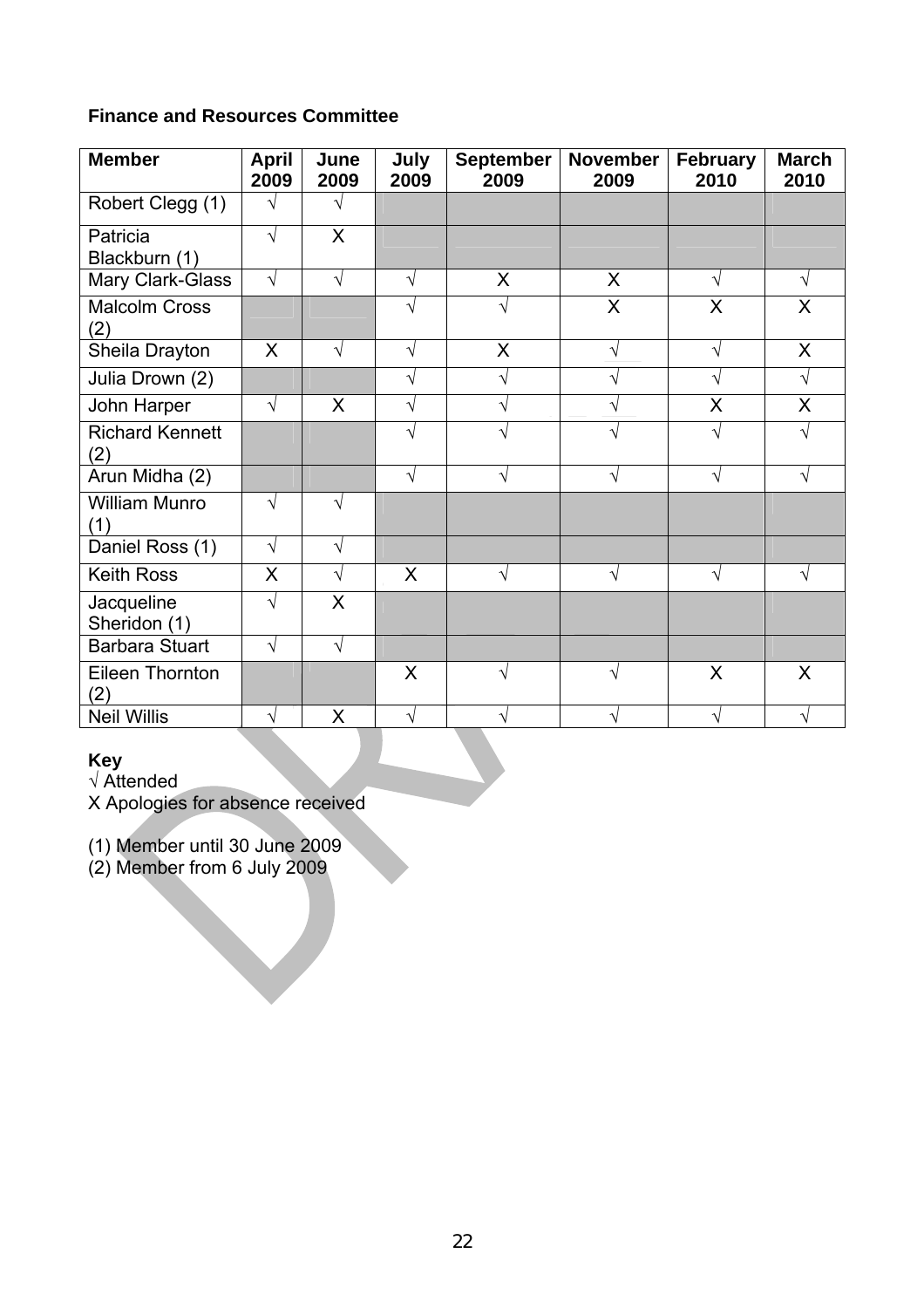# **Fitness to Practise Committee (non-statutory, from July 2009)**

| <b>Member</b>           | <b>October</b><br>2009 | <b>February</b><br>2010 |
|-------------------------|------------------------|-------------------------|
| <b>Mary Clark-Glass</b> |                        |                         |
| <b>Malcolm Cross</b>    | x                      | x                       |
| John Donaghy            |                        |                         |
| Julia Drown             |                        |                         |
| Morag MacKellar         |                        |                         |
| Penny Renwick           |                        |                         |
| <b>Keith Ross</b>       |                        |                         |
| Deep Sagar              |                        |                         |
| <b>Annie Turner</b>     |                        |                         |
| <b>Neil Willis</b>      |                        |                         |

#### **Key**

√ Attended

X Apologies for absence received

# **Health Committee (statutory to July 2009)**

| <b>Member</b>        | <b>April</b><br>2009 |  |
|----------------------|----------------------|--|
| Ozan Altay           |                      |  |
| Patricia Blackburn   |                      |  |
| Sheila Drayton       |                      |  |
| Shah H Khan          |                      |  |
| <b>Jackie Pierce</b> | X                    |  |
| <b>Annie Turner</b>  | x                    |  |
| <b>Neil Willis</b>   |                      |  |

#### **Key**

√ Attended X Apologies for absence received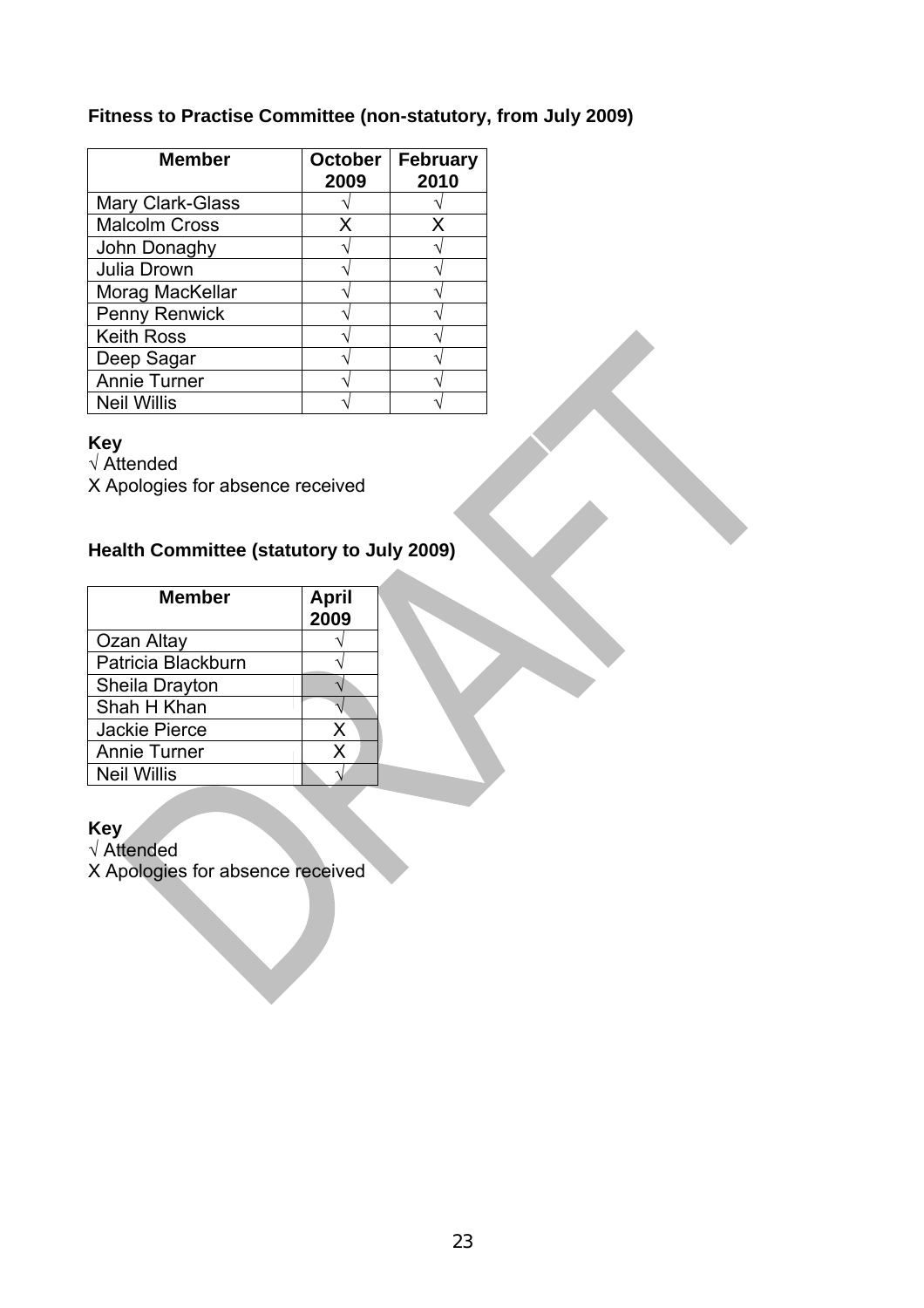# **Investigating Committee (statutory to July 2009)**

| <b>Member</b>            | <b>April</b><br>2009 |
|--------------------------|----------------------|
| Nigel Callaghan          |                      |
| <b>Robert Clegg</b>      | X                    |
| <b>Christine Farrell</b> |                      |
| Daisy Haggerty           |                      |
| Morag MacKellar          |                      |
| <b>William Munro</b>     | X                    |
| <b>Barbara Stuart</b>    |                      |
| <b>Diane Waller</b>      |                      |
| <b>Mark Woolcock</b>     |                      |

#### **Key**

√ Attended

X Apologies for absence received

# **Remuneration Committee**

| <b>Member</b>          | <b>March 2010</b> |  |
|------------------------|-------------------|--|
| Mary Clark-Glass       |                   |  |
| <b>Malcolm Cross</b>   | Х                 |  |
| Sheila Drayton         |                   |  |
| Julia Drown            |                   |  |
| John Harper            | x                 |  |
| <b>Richard Kennett</b> |                   |  |
| Arun Midha             |                   |  |
| <b>Keith Ross</b>      |                   |  |
| Eileen Thornton        | x                 |  |
| <b>Neil Willis</b>     |                   |  |

#### **Key**

√ Attended

X Apologies for absence received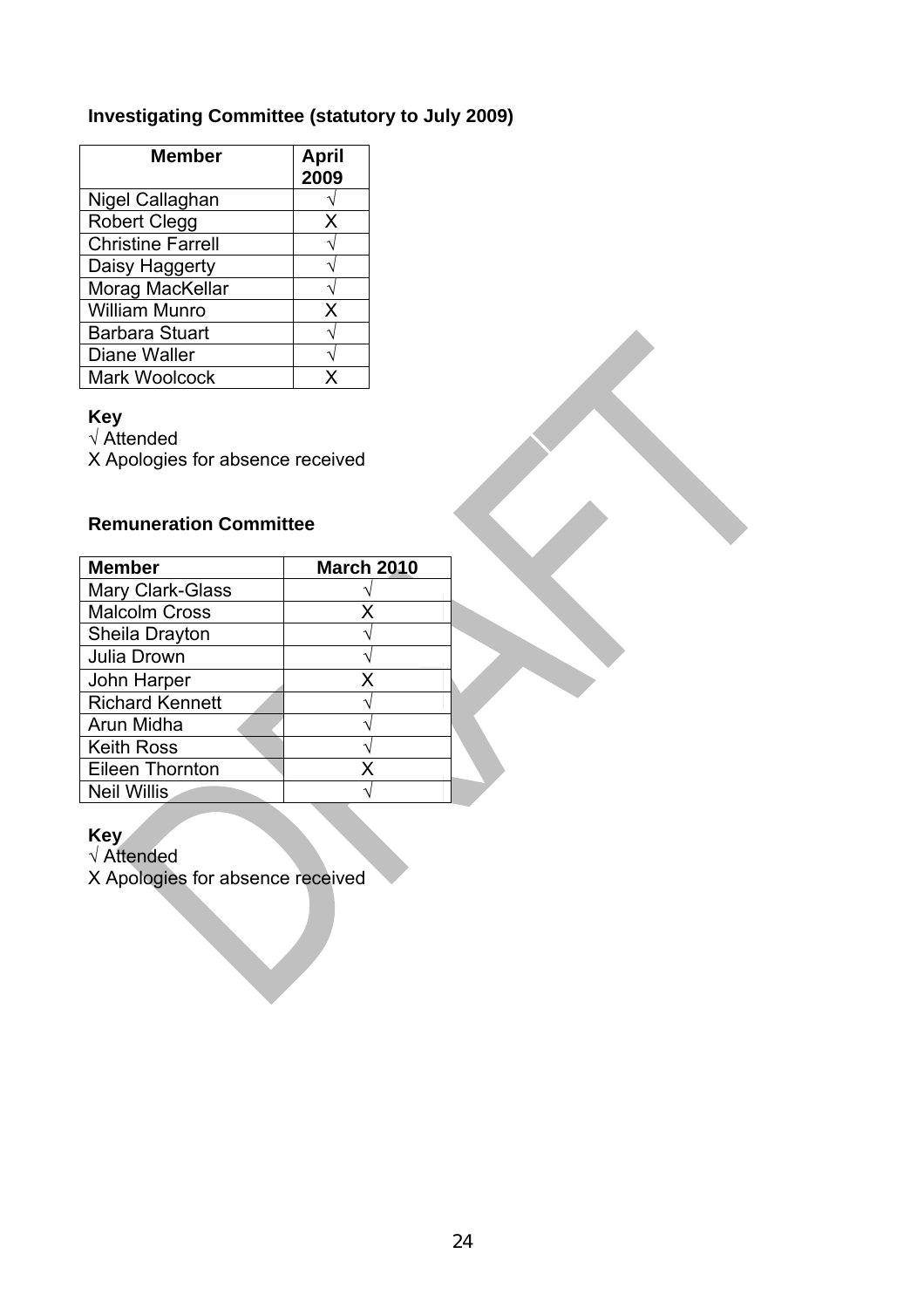# **Corporate, social and environmental responsibility**

The Council first approved a corporate and social responsibility (CSR) 'statement of intent' in 2007. Since then a cross directorate working group has pursued ongoing and new initiatives around the statement of intent's main themes: employees, stakeholders, money, suppliers, environment and community.

In 2009–10, activities relating to corporate and social responsibility have included the following.

- The HPC tendering process now includes asking potential suppliers about their commitment to CSR.
- Small-scale internal fundraising events have raised money for local, national and international charities.
- An employee attitude survey showed that over 80 per cent of employees were satisfied with their work / life balance.
- We undertook a survey of modes of transport used by employees to get to work.
- In 2009–10, 23 metric tonnes of paper were recycled. This represents a 52-cubicmetre reduction in landfill, and is equivalent to 428 trees.

The working group's approach is flexible and allows new ideas and initiatives to be explored whilst ensuring the Council's commitment to this area. The working group plans to continue improving existing facilities and to explore new ways to contribute to the organisation's corporate and social responsibility.